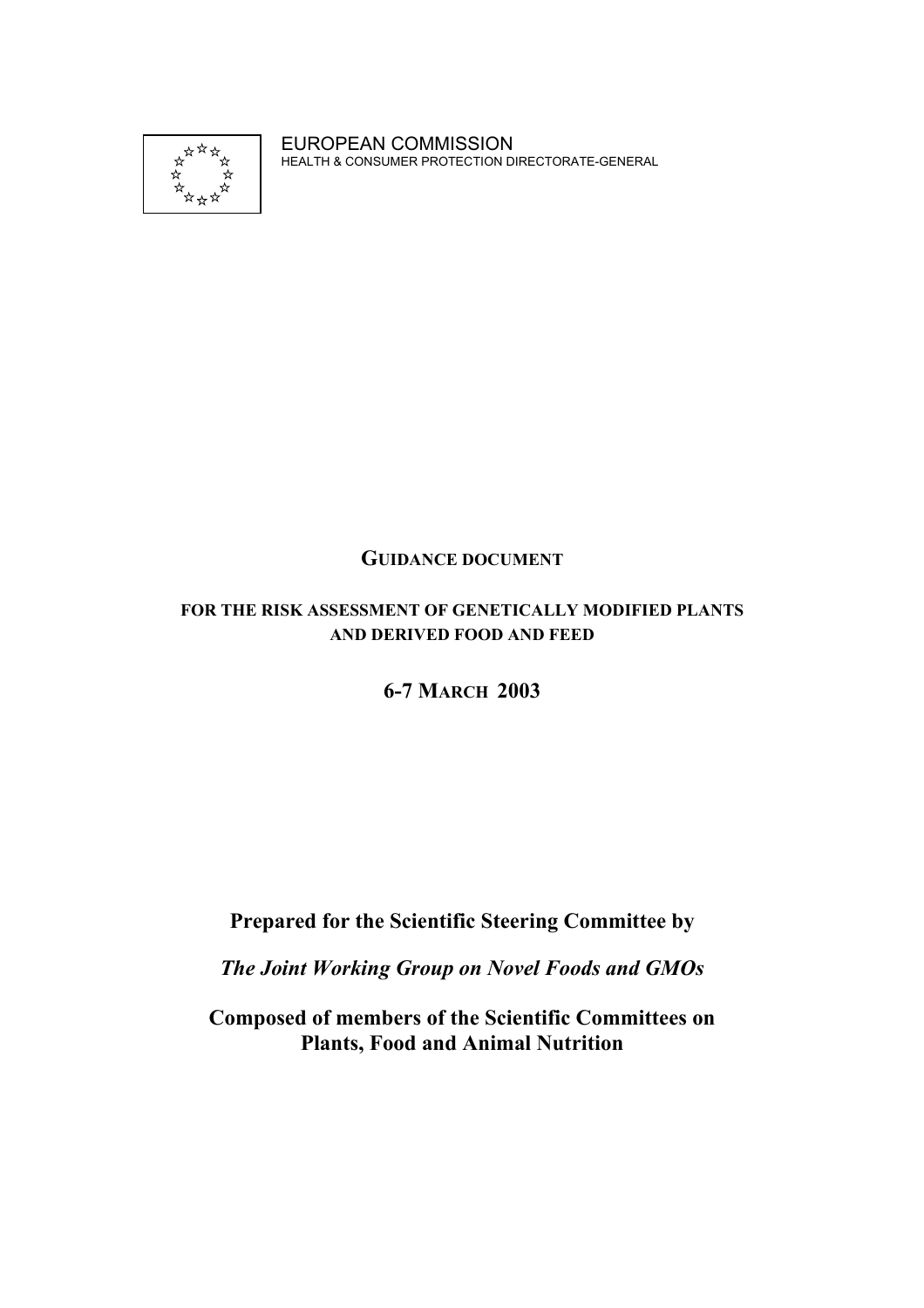| 3. LEGAL BACKGROUND FOR THE RISK ASSESSMENT OF GMOS, GM FOOD AND GM FEED AT |  |
|-----------------------------------------------------------------------------|--|
|                                                                             |  |
|                                                                             |  |
|                                                                             |  |
|                                                                             |  |
|                                                                             |  |
|                                                                             |  |
|                                                                             |  |
|                                                                             |  |
|                                                                             |  |
|                                                                             |  |
|                                                                             |  |
|                                                                             |  |
|                                                                             |  |
|                                                                             |  |
|                                                                             |  |
|                                                                             |  |
|                                                                             |  |
|                                                                             |  |
|                                                                             |  |
|                                                                             |  |
|                                                                             |  |
|                                                                             |  |
|                                                                             |  |
|                                                                             |  |
|                                                                             |  |
|                                                                             |  |
|                                                                             |  |
|                                                                             |  |
|                                                                             |  |
|                                                                             |  |
|                                                                             |  |
|                                                                             |  |
|                                                                             |  |
|                                                                             |  |
|                                                                             |  |
|                                                                             |  |
|                                                                             |  |
|                                                                             |  |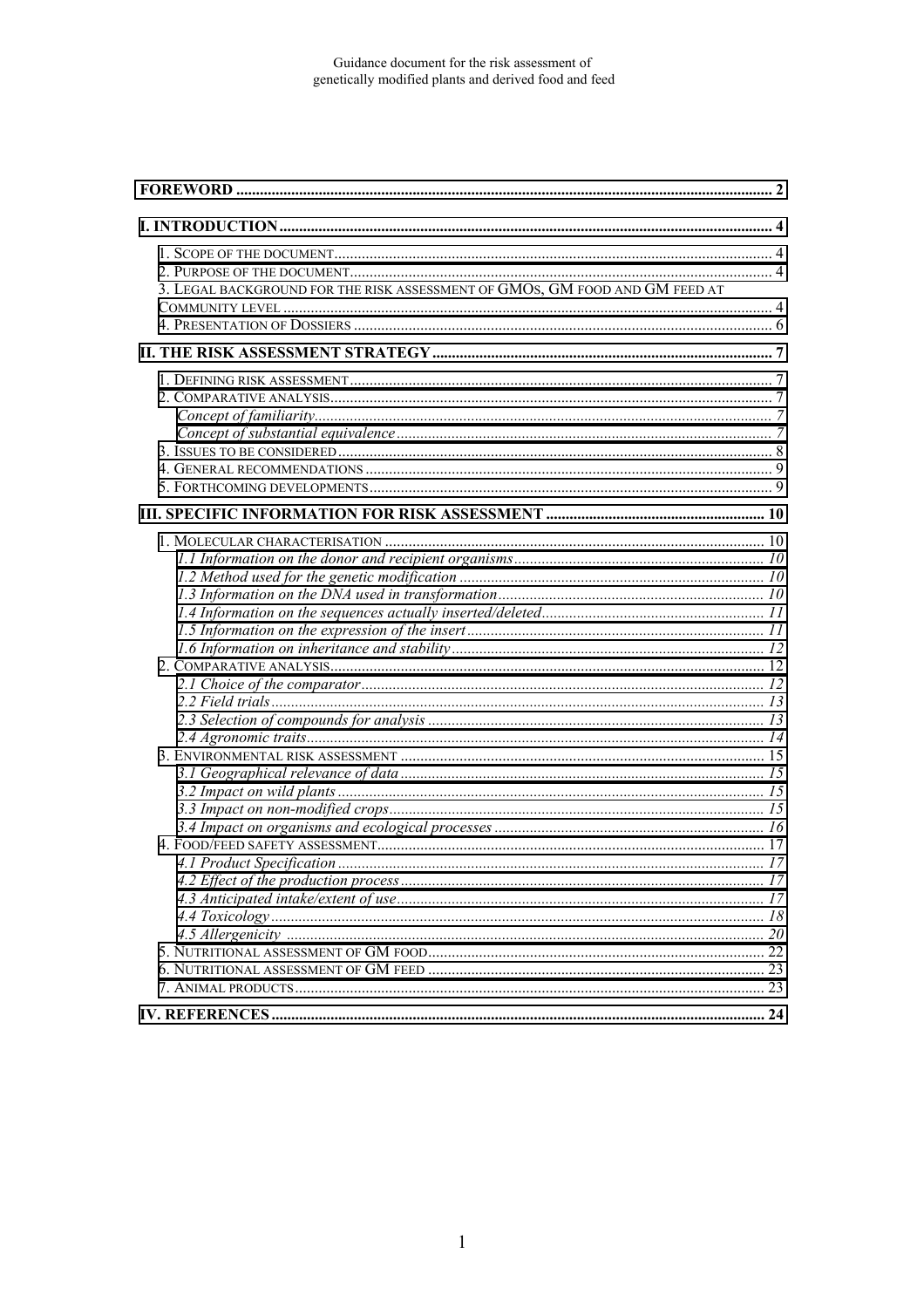## <span id="page-2-0"></span>**FOREWORD**

The present document was compiled by the "Joint Working Group on Novel Foods and GMOs" consisting of members of the Scientific Committee on Food, the Scientific Committee on Plants and the Scientific Committee on Animal Nutrition and some additional experts:

**Scientific Committee on Plants:** H. Davies; M.-P. Delcour-Firquet; A. Hardy; F.T. O'Gara; S. Kärenlampi; H. Kuiper; J. Schiemann; G.J.A. Speijers.

**Scientific Committee on Food:** S. Barlow; K.H. Engel; A. Flynn; W. Grunow; S. Lindgren; B. Moseley; A. Palou; W. Saris; J. Schlatter; P. Tobback; J.-M.Wal.

**Scientific Committee on Animal Nutrition:** L.A. Aumaître; A. Chesson; K. Sejrsen; A. von Wright.

**Experts:** J. Heritage; P. Elias; A. Poeting.

In July 2002 a preliminary version of this document was made public via internet for comments and additional scientific inputs.

Written contributions were received from:

- J. Alexander, Department of Food Toxicology, Division of Environmental Medicine, Norwegian Institute of Public Health, Oslo, Norway;
- F. Amijee, EuropaBio, the European Association for Bioindustries, Brussels, Belgium;
- H. Backhaus, Federal Research Agency for Agriculture and Forestry, Institute of Virology, Microbiology and Biological Safety, Braunschweig, Germany;
- S.L. Beckmann, The Royal Ministry of Health, Oslo, Norway;
- A. Cockburn, Scientific Affairs, Europe/Africa, Monsanto UK Ltd, Cambridge UK;
- L. Consoli, Greenpeace European Unit, Brussels, Belgium;
- W. De Lange, XminY Solidarityfunds, Amsterdam, The Netherlands;
- J. Drobnik, Faculty of Science, Charles University, Prague and Association Biotrin, Czech Republic;
- S. Galotti, Agence Française de Sécurité Alimentaire AFSSA, France;
- B. Glandorf, GMO Office, RIVM/CSR, Bilthoven, The Netherlands;
- B. Hanley, Leatherhead Food RA, Surrey, UK;
- S. Hattersley, Food Standards Agency, London, UK;
- S. Jung, Zentrum Gentechnologie, Robert Koch-Institut, Berlin, Germany;
- B. Kettlitz, BEUC, The European Consumer's Organisation, Brussels, Belgium;
- K. Mackay, Mission of Canada to the EU, Brussels, Belgium;
- J. P. O'Mahony, Food Safety Authority of Ireland, Dublin, Ireland;
- J. Parfitt, Bristol, United Kingdom, comments by D. Schubert, Cellular Neurobiology Lab, The Salk Institute for Biological Studies, San Diego, USA;
- W. M. Pariza, Food Research Institute, University of Wisconsin-Madison, Wisconsin, USA;
- J. Pedersen, Danish Veterinay and Food Administration, Institute of Food Safety and Toxicology, Division of Biochemical and Molecular Toxicology, Danemark;
- E. Redolfi, International Centre for Pesticides and Health Prevention, Busto Garolfo, Italy;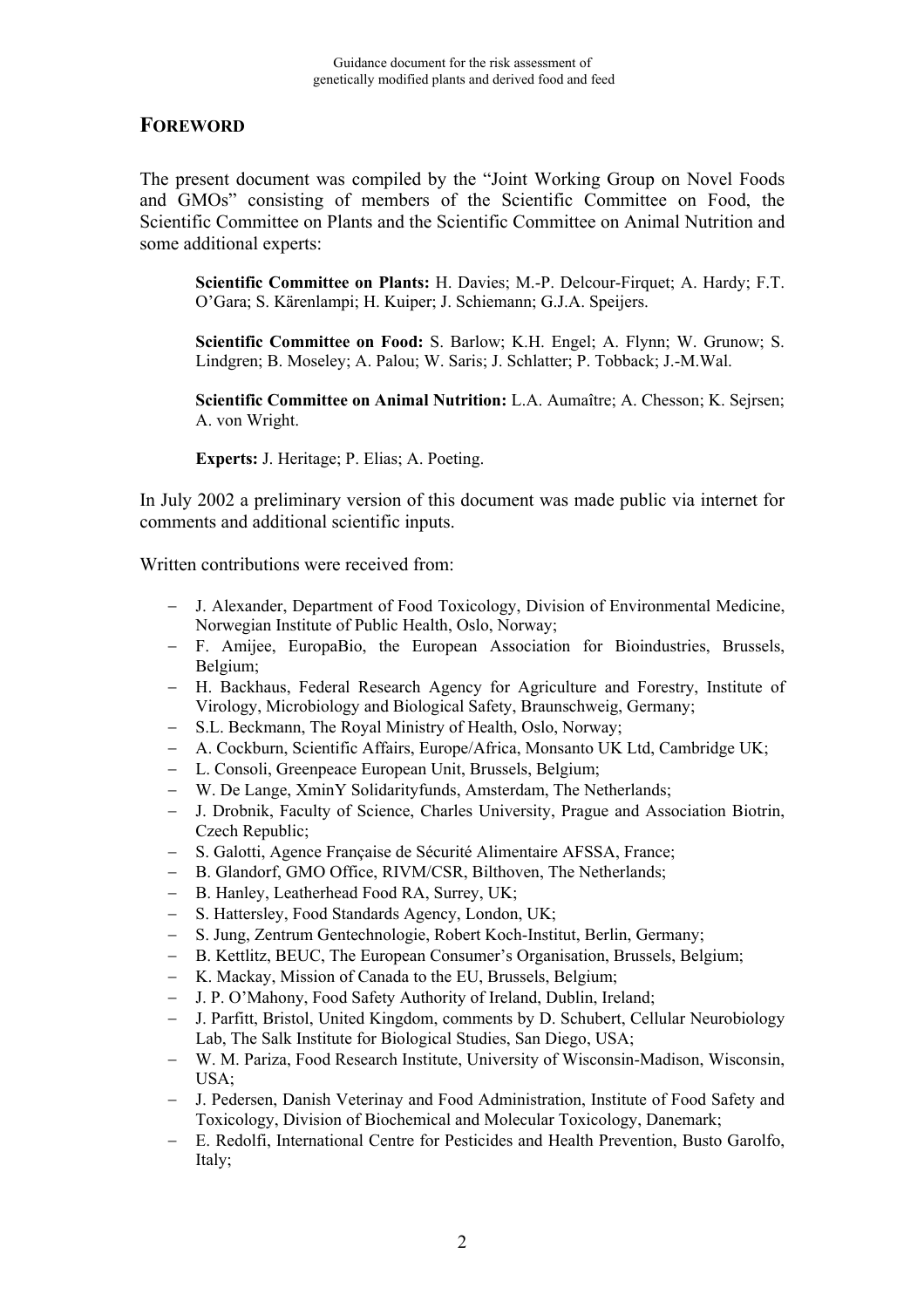- M. Schauzu, Center for Novel Foods and Genetic Engineering, BgVV Federal Institute for Health Protection of Consumers, Berlin, Germany;
- G.-E. Seralini, Université de Caen, Laboratoire de Biochimie et Biologie Moleculaire (IBBA), Caen Cedex, France;
- R. Strand, Centre for the Study of the Sciences and the Humanities, University of Bergen, Bergen, Norway;
- E. Van Haver, Biosafety Advisory Council, Section of Biosafety and Biotechnology, Institute of Public Health, Brussels, Belgium;
- C. Van Rossum, Committee on the Safety Assessment of Novel Foods, Health Council of the Netherlands, The Hague, The Netherlands;
- H. Willekens, EuropaBio, the European Association for Bioindustries, Brussels, Belgium.

The Joint Working Group examined the comments and took them into account when preparing a revised document for submission to the meetings of the Scientific Steering Committee of 16/17 January and 6/7 March 2003.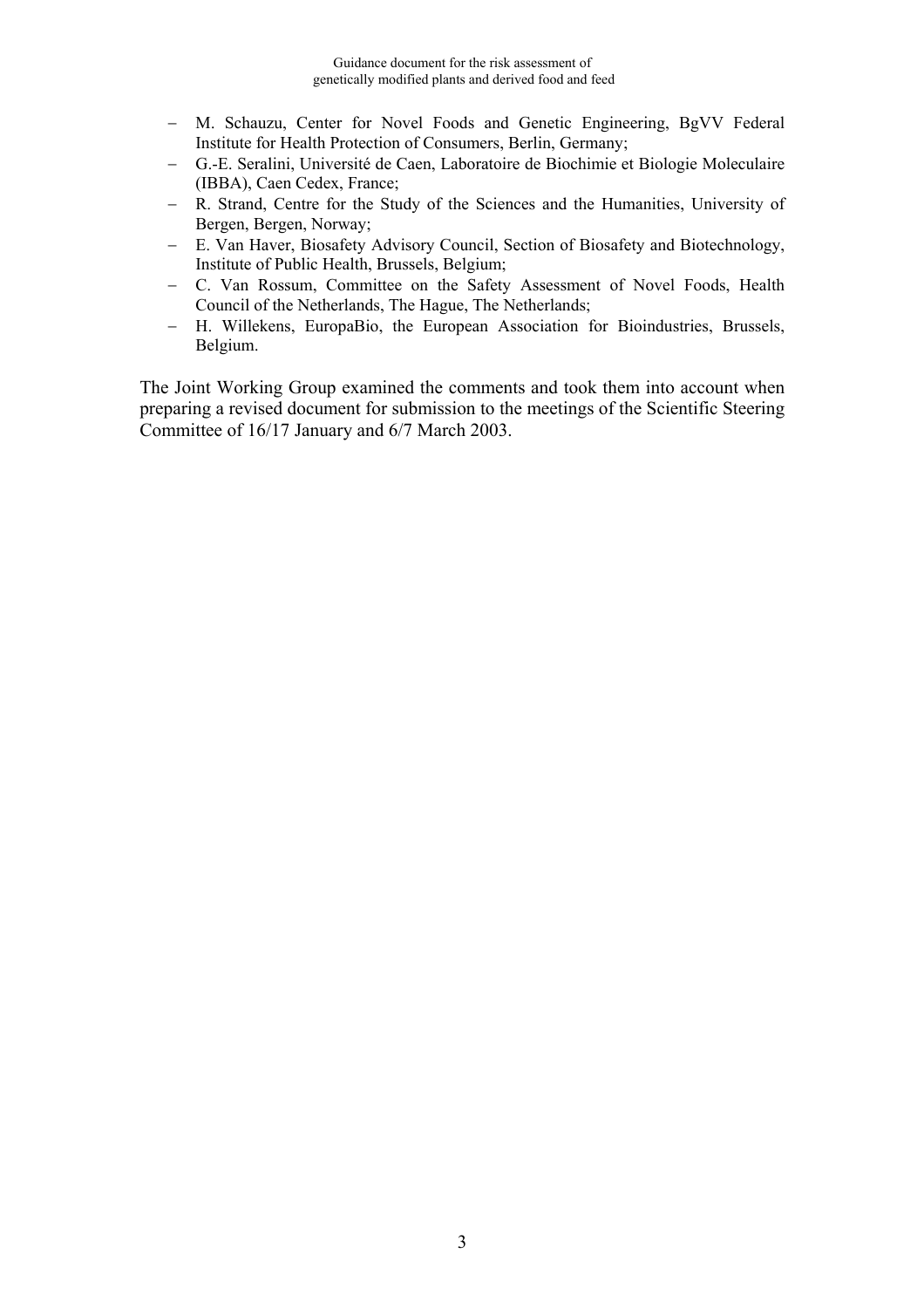## <span id="page-4-0"></span>**I. INTRODUCTION**

## **1. Scope of the document**

This document is for the use of risk assessors and notifiers**1** who intend to apply for the commercial release of genetically modified plants and derived cultivars under existing Community legislation (Directive 2001/18/EC [Ref. 1]) and/or for the commercial authorisation of genetically modified (GM) food or feed, i.e. food or feed containing, consisting of or produced from genetically modified plants (Regulation (EC)258/97 on Novel foods [Ref. 2]; Proposal for a Regulation on GM food and feed  $[Ref. 3&4]$ ).

This document does not cover genetically modified animals, or micro-organisms (including micro-organisms intended for use under containment conditions which are regulated by Directive 90/219/EEC [Ref. 5], as amended by Directive 98/81/EC Ref. 6]), or medicinal products for human or animal use (which are regulated by Regulation 93/2309/EEC [Ref. 7]). The environmental assessment of GM plants used to produce medicinal products or other non-food products (e.g. cotton fibres, flowers) is covered in this document but additional guidance may be required, for example for long lived species such as trees. Issues such as containment or risk management are not within the scope of this document and thus the post-market monitoring of GM crops and derived food and feed is not addressed specifically.

## **2. Purpose of the document**

<u>.</u>

This document does not have any regulatory status, but elaborates on the information needed for the risk assessment of genetically modified plants and derived food and feed. It seeks to provide guidance to both notifiers and risk assessors and also aims to assist notifiers in the preparation of dossiers. The risk assessor or the regulator may require additional information on a case-by-case basis. Notifiers must adhere to the requirements laid down in the appropriate Directive or Regulation, including the guidance notes under Directive 2001/18/EC on environmental risk assessment Ref. 8] and monitoring [Ref. 9]. It is not the purpose of this guidance document to prescribe specific protocols for the execution of experiments.

#### **3. Legal background for the risk assessment of GMOs, GM food and GM feed at Community level**

The principles regulating the deliberate release into the environment of genetically modified organisms (GMOs) are laid down in Council Directive 2001/18/EC [Ref. 1].

Directive 2001/18/EC puts in place a step-by-step approval process made on a caseby-case assessment of the risk to human health and the environment before any GMOs or products containing GMOs could be released into the environment, or placed on the market. Annex II of the Directive also addresses aspects of animal health. The Directive introduces a time limit for the authorisation, which cannot be

<sup>&</sup>lt;sup>1</sup> The term notifier is used hereafter as a generic reference to the official body submitting the notification.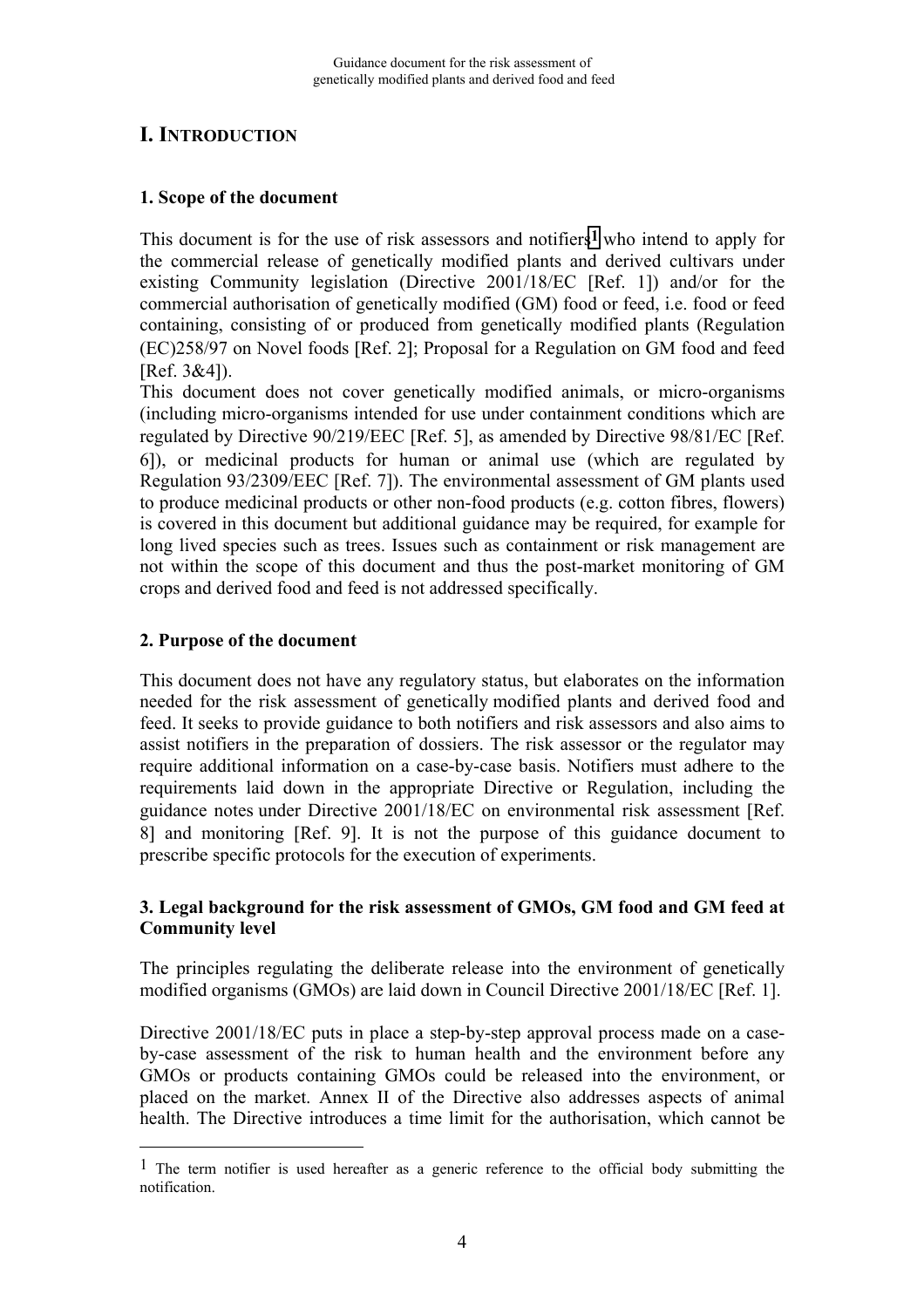given for more than 10 years. Authorisations can be renewed on the basis of an assessment of the results of the monitoring and of any new information regarding the risks to human health and/or the environment. The Directive also introduces the obligation to propose a monitoring plan in order to trace and identify any direct or indirect, immediate, delayed or unforeseen effects on human health or the environment of GMOs as or in products after they have been placed on the market. Specific guidance notes have been established that supplement Annex VII of the Directive on the general principles to design a monitoring plan for the deliberate release of GMOs into the environment [Ref. 9].

Under Directive 2001/18/EC, a notifier who intends to market a GMO must submit an application to the competent authority of the Member State where the product is to be placed on the market. The application must include a risk assessment. The principles for the environmental risk assessment are laid down in Annex II of the Directive. Annex IIIB of the Directive has details of the required information on which to base the risk assessment for higher plants. If the national competent authority gives a favourable opinion on the GMO, this Member State must inform the European Commission and other Member States. If no objections are raised either by the Commission or by any other Member State, the assessor Member State grants an authorisation and the product may then be marketed throughout the Community. If, however, any objections are raised, a decision has to be taken at Community level. If an objection relates to risks of the GMO to human health or to the environment, the Commission must then consult the relevant Scientific Committee and Panels (Art. 28 of Directive 2001/18/EC [Ref. 1]; Art. 22.5. and Art. 28 of Regulation (EC)178/2002 [Ref. 10]).

Risk assessments carried out under Directive 2001/18/EC address human health related to exposure to the GMO concerned, including incidental consumption; it does not address the use of GMOs and their products as food. GM food is currently regulated by Regulation (EC)258/97 on Novel Food and Novel Food Ingredients [Ref. 2]. The information necessary to support applications is described in the annex of the Commission Recommendation 97/618/EC [Ref. 11]. At present, the authorisation decision must be in accordance with Regulation (EC)258/97 and the authorisation procedure is as disclosed in the Directive 2001/18/EC. However, in July 2001, the European Commission adopted a proposal for a Regulation of the European Parliament and of the Council on genetically modified food and feed [Ref. 3]. An amended proposal was adopted in October 2002 [Ref. 4]. This draft Regulation lays down a Community procedure for the assessment, authorisation and supervision of GM food and feed. Based on a scientific risk assessment, this Regulation provides for a time limit of a maximum of 10 years for the Community authorisation on GMOs for food and/or feed use, food and/or feed containing or consisting of GMOs, as well as food and/or feed produced from or by GMOs. The proposed Regulation provides for such risk assessments to be carried out by the European Food Safety Authority established under the Regulation (EC)178/2002 laying down the general principles and requirements of food law and the procedures in matters of food safety [Ref. 10]. Where appropriate and based on the conclusions of the risk assessment, post-market monitoring requirements for the use of the genetically modified foods for human consumption or for animal consumption may be imposed. Separate guidance for this post-market monitoring remains to be developed.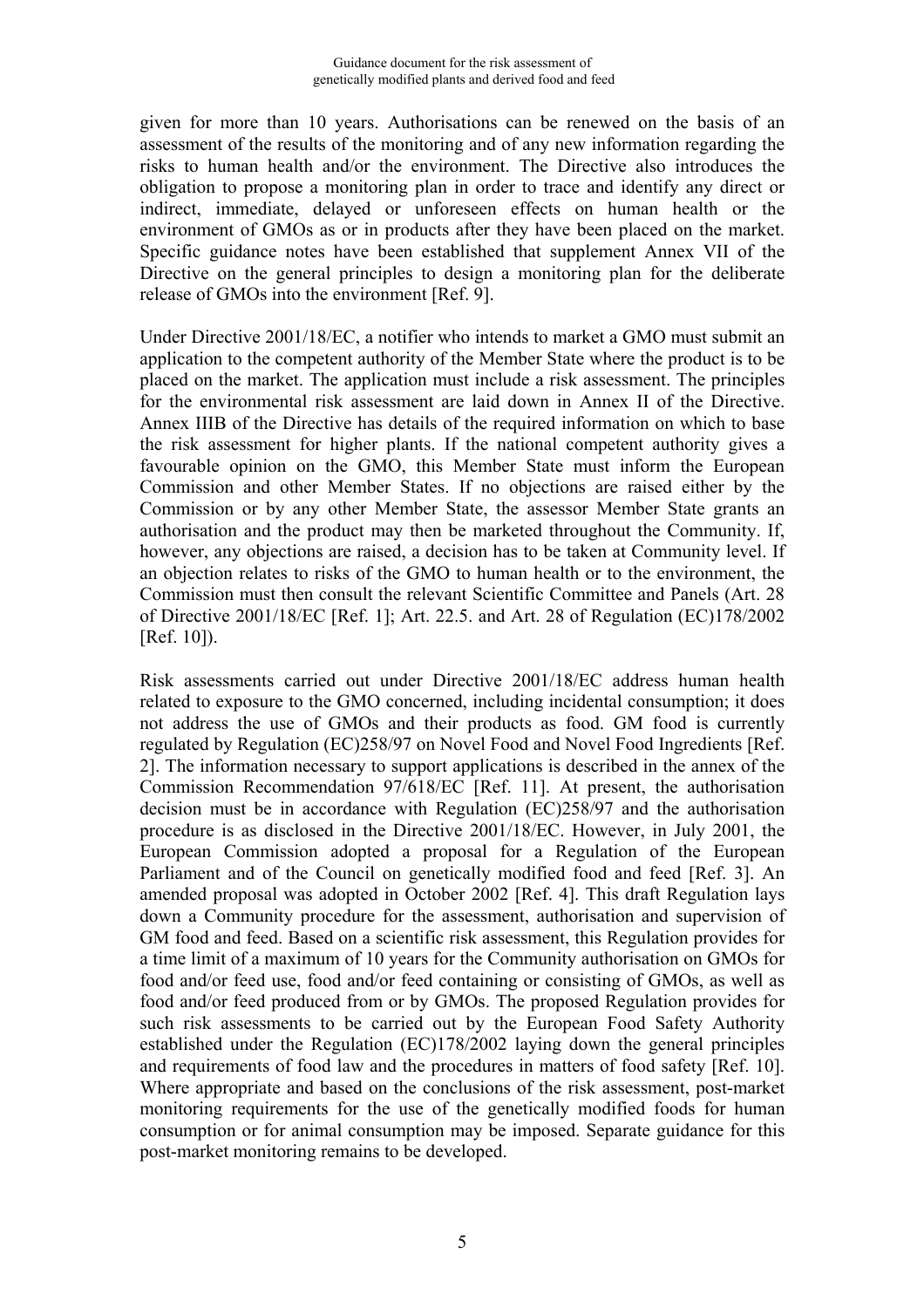<span id="page-6-0"></span>Regarding genetically modified seeds, the Community legislation (Directive 98/95/EC, [Ref. 12]) specifies that those national authorities that have agreed to the use of a GM variety on their territory must notify this acceptance to the European Commission. The Commission must examine the information supplied by the Member State concerned and its compliance with the provision of the Community seed legislation. If such is the case, the variety concerned is included in the "Common Catalogue of varieties of Agricultural Plant Species". The seed legislation requires that GM varieties must be authorised in accordance with Directive 2001/18/EC. Risk assessment for a given GM plant performed under Directive 2001/18/EC applies also for varieties derived by conventional breeding methods from the line concerned. If the varieties are intended for food crop production, it also must be authorised in accordance with the Novel Food Regulation (EC)258/97 prior to inclusion in the Common Catalogue. Specific conditions for the environmental risk assessments of GM plant varieties remain to be developed by the European Commission (White Paper on Food Safety [Ref. 13]).

#### **4. Presentation of Dossiers**

Each dossier should be a complete document containing all of the information required for a full risk assessment of the product(s) in question. Assessors should not be required to undertake any additional literature reviews, or assemble, or process data to evaluate the dossiers.

To facilitate easy access of information in dossiers, a detailed index should be prepared. Continuous numbering of pages and appendices is required.

Care should be taken to ensure that all parts of the dossier are fully legible. Particular attention is drawn to the presentation of experimental data including tables, physical maps and blots. Statistical analysis of data should be provided and the statistical power tested whenever necessary. Data presented in sections of the dossier should be clearly labelled whether in the form of tables, figures, photographs, analytical gels, etc. Such data can also be submitted electronically for clarity and to preserve the quality of the original data. In addition, the appropriate controls or reference points included should be clearly labelled and referenced. Data provided for risk assessment should be restricted to what is necessary for a comprehensive risk evaluation.

Data provided in support of an application should be of at least the quality expected of data submitted to a high-ranking peer-review journal. Particular attention should be paid to the sensitivity and specificity of methods employed and to the adequacy and appropriateness of controls.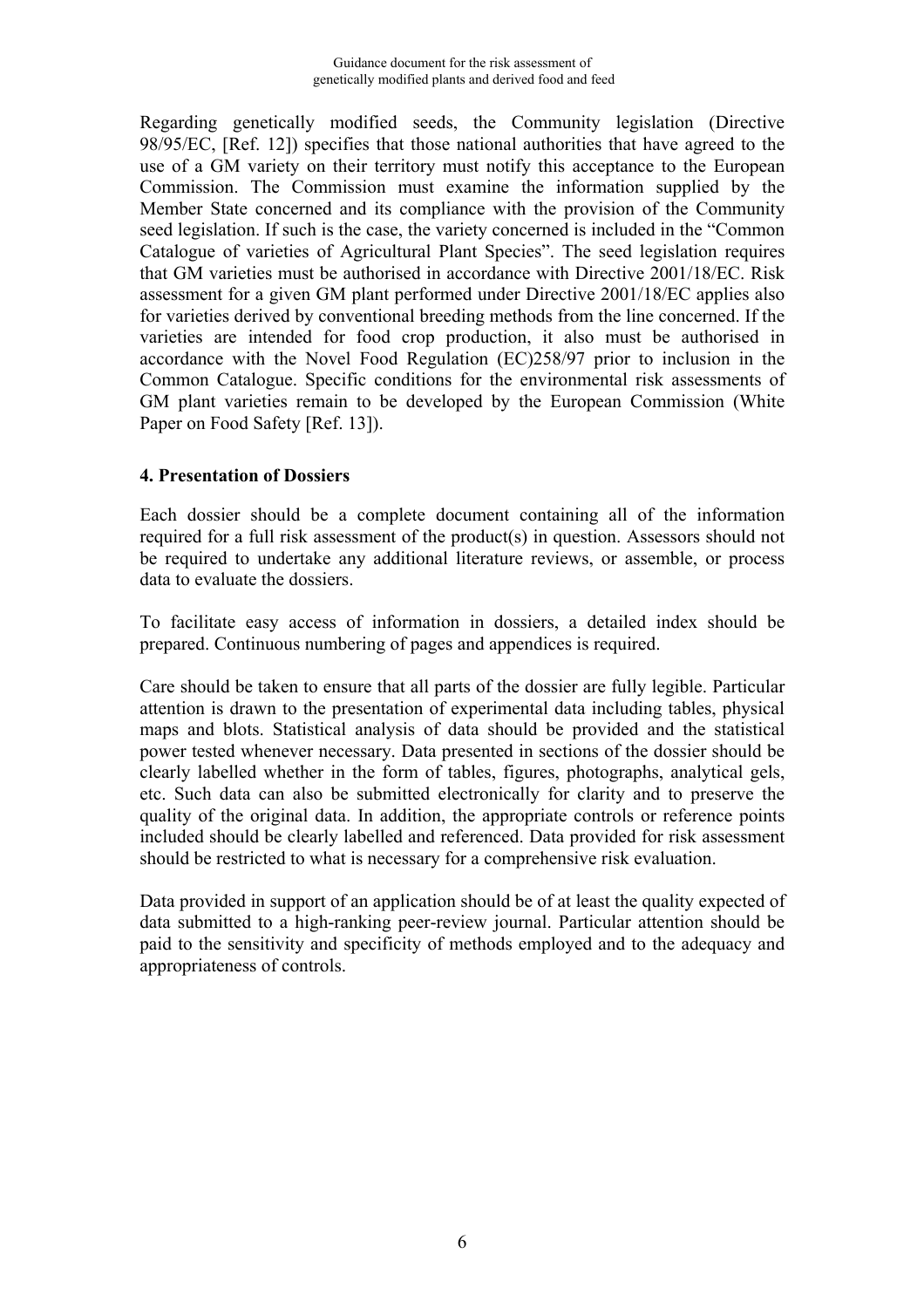## <span id="page-7-0"></span>**II. THE RISK ASSESSMENT STRATEGY**

#### **1. Defining risk assessment**

Risk assessment can be defined as "a process of evaluation including the identification of the attendant uncertainties, of the likelihood and severity of an adverse effect(s) /event(s) occurring to man or the environment following exposure under defined conditions to a risk source(s)" [Ref. 14]. A risk assessment comprises hazard identification, hazard characterisation, exposure assessment and risk characterisation. A hazard is the potential of a risk source to cause an adverse effect. The sequential steps in risk assessment of GMOs identify characteristics which may cause adverse effects, evaluate their potential consequence, assess the likelihood of occurrence and estimate the risk posed by each identified characteristic of the GMOs [Ref. 8].

#### **2. Comparative analysis**

The risk assessment strategy first seeks to deploy appropriate methodologies and approaches to compare the GM crop or product with its non-GM counterparts. This comparison is the *starting point* of the safety assessment which then focuses on any intended or unintended differences identified. Established and validated protocols should be used throughout and the data analysed using appropriate statistical techniques. Limits of detection of the methods used should be stated.

It is obvious that the insertion of genes and other associated DNA from a donor organism into the host will result in a plant that is not completely identical to the parent. The risk assessment process therefore concentrates on the outcomes of the transformation process using appropriate comparators. To this end the concepts of *familiarity* and *substantial equivalence* were developed by the OECD [Ref. 15&16] and further elaborated by WHO/FAO [Ref. 17] for the assessment of the environmental safety of GMOs and the safety of genetically modified foods/feeds, respectively.

#### *Concept of familiarity*

The concept of familiarity is based on the fact that most genetically engineered organisms are developed from organisms such as crop plants the biology of which is well understood. It is not a risk/safety assessment in itself but familiarity allows the risk assessor to draw on previous knowledge and experience with the introduction of similar crops including GM crops into the environment. Familiarity comes from the knowledge and experience available for conducting a risk/safety analysis prior to scale-up of any new plant line or crop cultivar in a particular environment [Ref. 15].

#### *Concept of substantial equivalence*

The concept of substantial equivalence is based on the idea that an existing organism used as food/feed with a history of safe use, can serve as a comparator when assessing the safety of the genetically modified food/feed [Ref. 16&11]. Application of this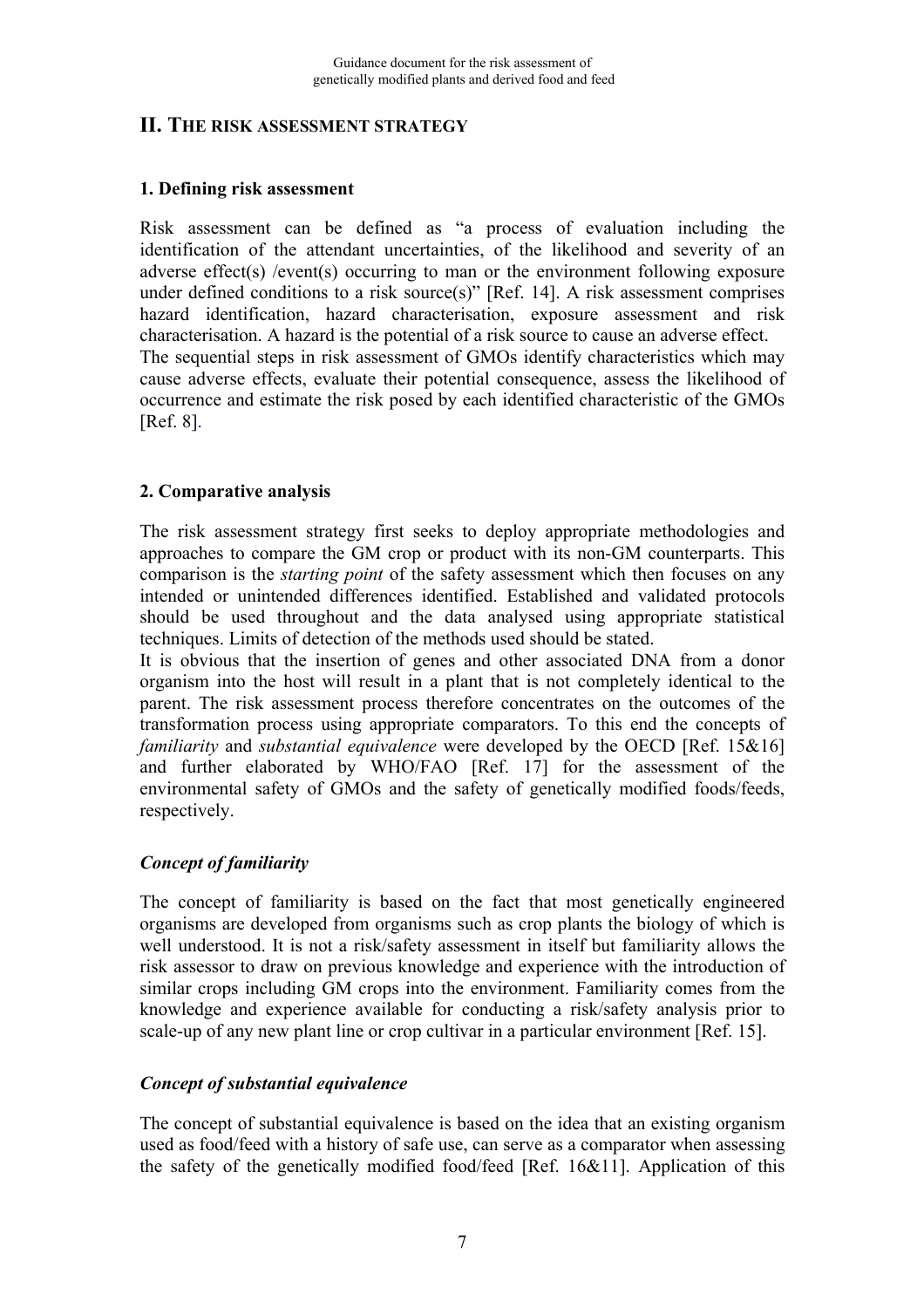<span id="page-8-0"></span>concept may result in identification of similarities and potential differences between the GM crop, food/feed and their non-GM counterpart. The outcome of this comparative approach will further structure the safety assessment procedure, which may include additional toxicological and nutritional testing. Application of the substantial equivalence concept is a *starting* point for the safety assessment. It provides assurance that the GM food/feed may be as safe as the traditional counterpart, or that no comparison can be made because of the lack of an appropriate comparator. Analysis of substantial equivalence involves not only a comparison of the chemical composition between the new and the traditional food or feed, but also of the molecular, agronomical and morphological characteristics of the organism in question. Such comparisons should be made with GM and non-GM counterparts grown under the same regimes and environments. When the degree of equivalence is established as substantial, a greater emphasis is placed on the newly introduced trait(s). Where substantial equivalence does not occur, this does not necessarily identify a hazard. Where a trait or traits are introduced with the intention of modifying composition significantly and where the degree of equivalence cannot be considered substantial, then the safety assessment of characteristics other than those derived from the introduced trait(s) becomes of greater importance.

#### **3. Issues to be considered**

The risk assessment of GM plants and products should take account of the following:

- $\theta$  the characteristics of the donor and recipient organisms;
- the genes inserted and expressed;
- $\theta$  the potential consequences of the genetic modification;
- the potential environmental impact following a deliberate release;
- the potential toxicity and allergenicity of gene products and metabolites;
- the compositional, nutritional, safety and agronomic characteristics;
- the influence of food processing on the properties of the food or feed;
- $\theta$  the potential for changes in dietary intake;
- $\theta$  the potential for long-term nutritional impact.

The risk assessment should take into account any potential impact of horizontal DNA transfer between plant or plant components and micro-organisms in relevant environments. Genes integrated in the GM plant should also be subjected to risk assessment with respect to the possible effects of ingestion of the protein expressed in plant parts.

Different outcomes of a genetic transformation event can be envisaged:

**Intended effects** are those that are targeted to occur from the introduction of the gene(s) in question and which fulfil the original objectives of the genetic transformation process.

**Unintended effects** are considered to be consistent differences between the GM plant and its appropriate control lines, which go beyond the primary expected effect(s) of introducing the target gene(s). They may be evident in the phenotype or composition of the GM plant when grown under the same conditions as the controls. Unintended effects can often be predicted or explained in terms of our current knowledge of plant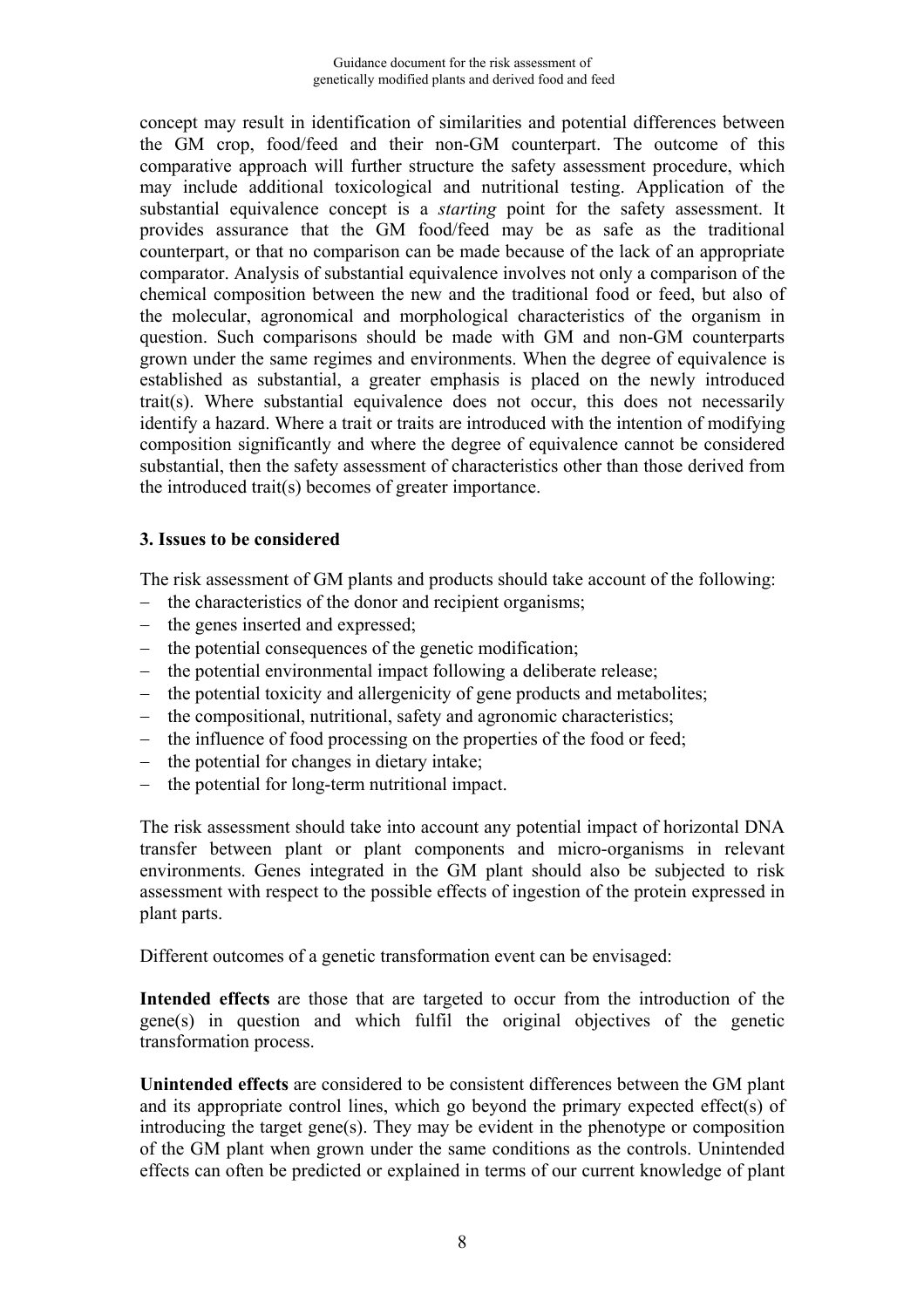<span id="page-9-0"></span>biology and metabolic pathway integration and interconnectivities. Additionally, molecular and biochemical analyses can be used to determine changes at the level of transcription and translation that could lead to unintended effects.

### **4. General recommendations**

Risk assessment may be simplified if genes extraneous to the successful deployment of the target transformation event are not present in the GM plant. Whenever possible, notifiers are encouraged to develop, for commercial release, those transgenic lines in which only DNA essential to the modification of the trait in question is transferred to the plant [Ref. 18].

The choice of a particular marker gene should be given careful consideration in view of the amount of information required for risk assessment. At an early stage in the development of GM plants some strategies are available which can be considered best practice to reduce the potential identified risks and to avoid some unidentified risks in the environment [Ref. 19]. The overall aim is to reduce environmental exposure and the potential risks from the transgenes and their products. Three principle ways can achieve this:

- avoid or minimise the inclusion of superfluous transgenes or sequences;
- avoid or minimise superfluous expression of the transgene;
- avoid or minimise the dispersal of transgenes in the environment.

## **5. Forthcoming developments**

Profiling technologies such as metabolomics, proteomics and transcriptomics are considered as emerging technologies to extend the breadth of comparative analyses and to identify the need for further risk assessment [Ref. 20]. Should new technologies be applied, then the expectation is that all approaches are properly validated and that statistical analyses have been performed to the highest standard [Ref. 21].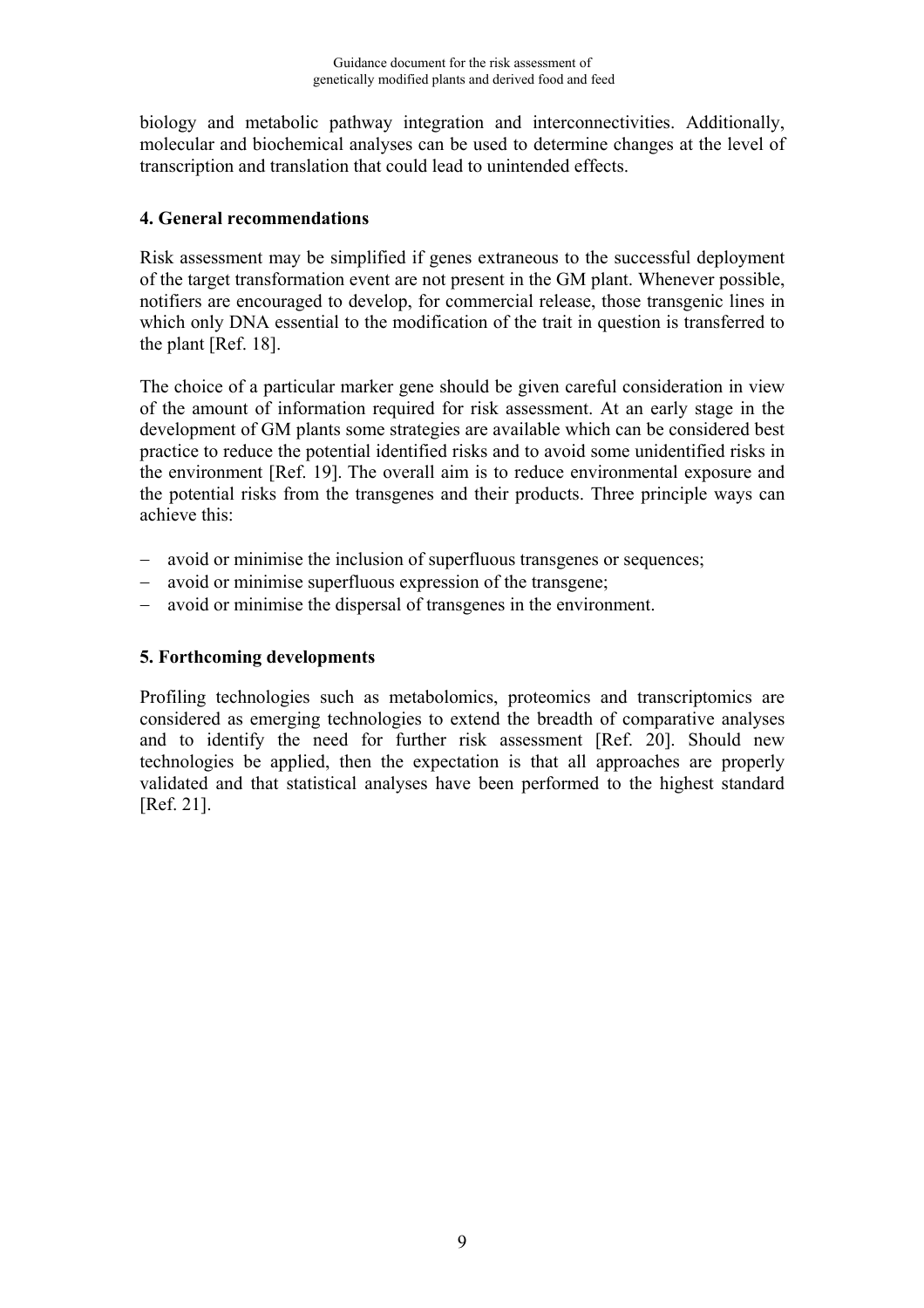## <span id="page-10-0"></span>**III. SPECIFIC INFORMATION FOR RISK ASSESSMENT**

## **1. Molecular characterisation**2

The requirements for molecular data are the same for applications under Directive 2001/18/EC for commercial purpose (so called Part C releases) and for the assessment of GM food and GM feed. Some data necessary for traceability may not be relevant for risk assessment.

#### *1.1 Information on the donor and recipient organisms*

Notifiers should provide information both on the organisms used as the DNA donor(s) for genetic modification and the recipient organism. This information should include the most recent taxonomic classification including the family, genus, species, subspecies, cultivar/breeding line or strain. Taxonomic information could be used to identify the need for specific analyses e.g. the known occurrence in the family of specific toxins which are typically expressed at low levels in the unmodified recipient species, but which may be unintentionally increased following the genetic modification process. Information should be provided on all issues of potential concern, such as the presence of natural toxins, allergens or virulence factors. Data should be provided on the previous use of the donor and the recipient organism.

## *1.2 Method used for the genetic modification*

The transformation protocol should be described in detail and relevant references for the transformation method should be provided. For *Agrobacterium*-mediated transformation, the strain designation of the *Agrobacterium* used during the transformation process must be provided, including an indication of if, and how, the Ti/Ri plasmid based vector was disarmed. For transformation methods that involve the use of helper plasmids, a detailed description of these plasmids should be given.

#### *1.3 Information on the DNA used in transformation*

1

A physical and genetic map should detail the position of all coding and non-coding sequences, origins of replication and transfer, and other plasmid elements together with the notifier's selected restriction sites for the generation of probes, and the position and nucleotide sequence of primers used in PCR3 analysis**.** A table identifying each component, its size, its origin and its role should accompany the map. The complete sequence of the DNA used in the transformation should be given. The map/table should also indicate if there have been modifications that affect the amino acid sequence of the product of the introduced gene. Supporting documentation should be provided to allow adequate risk assessment of the changes made. If carrier

<sup>2</sup> A full risk assessment will still be required where wholly synthetic genes are used.

<sup>3</sup> The **P**olymerase **C**hain **R**eaction is used to amplify sequences of DNA by repeated replication using a pair of oligonucleotide primers that bind to either strand of the target sequence at each extremity. Repetitive replication of the DNA is achieved by the use of a thermostable DNA polymerase.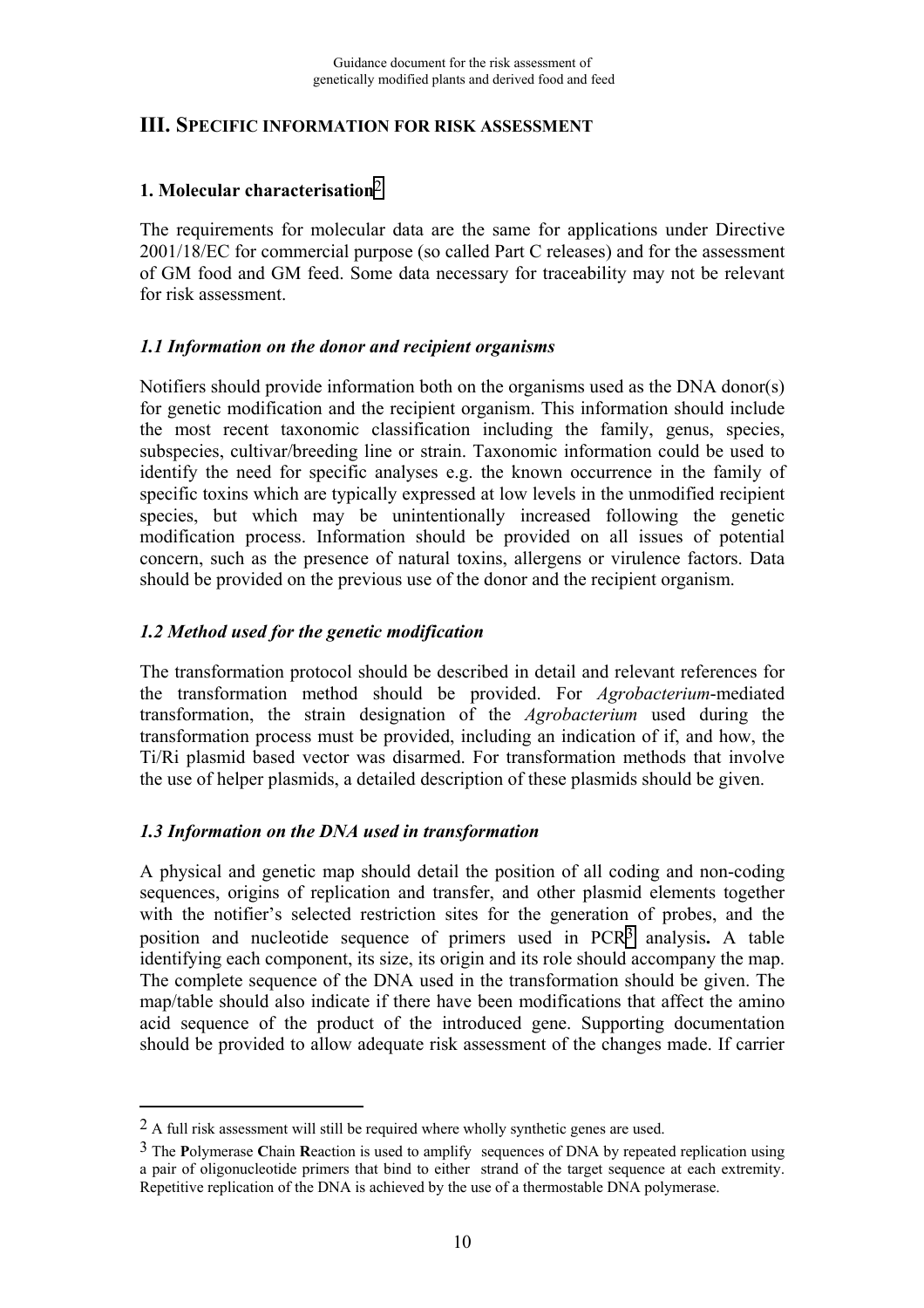<span id="page-11-0"></span>DNA is used in a transformation event, its source must be stated and a risk assessment provided.

#### *1.4 Information on the sequences actually inserted/deleted*

Notifiers should provide information on:

- the copy number of all detectable inserts, both complete and partial;
- the organisation of the inserted genetic material at the insertion site including relevant sequence data of the inserted material and of the surrounding region. Sufficient of the sequences flanking the insert should be determined to identify the formation of potential chimeric ORFs4 generated at the junctions of the insert and the plant DNA. If a chimeric ORF is identified then expression analysis should be performed to determine if there is potential transcription. Homology analysis should be conducted to establish the absence of any putative toxins or allergens encoded by the identified chimeric ORF. Potential effects arising from the insertion cannot be characterised by molecular techniques alone but requires a broader consideration including compositional and phenotypic analysis. This may be particularly relevant where known ORFs or regulatory regions are disrupted by the insertion event, but will require a case-by-case approach.
- all sequence information (in electronic format) including the location of primers used for detection.

The above information will also be required when genes have been stacked by the interbreeding of GM lines containing transformation events approved through the regulatory process. The need for further risk assessment will depend, on a case-bycase basis, on the nature of the genetic modifications.

#### *1.5 Information on the expression of the insert*

Notifiers should be aware that the information on the expression in the plant of genetic elements from any part of the inserted DNA is required if a potential risk is identified. Such requests may be made even where the gene is under the control of a bacterial promoter. Where tissue-specific promoters have been used, information may be requested on expression of target genes in other plant parts relevant for risk assessment. Evidence should be provided to indicate that expression of the inserted gene(s) is as expected and stable in the tissues targeted. Any expression of potential fusion proteins should be determined. Bioinformatic analysis can be deployed to help identify potential novel fusion proteins. Expression analysis could then be used to detect novel transcripts if identified through the bioinformatic analysis. The selection of appropriately validated analytical approaches is an issue for the applicant. Applications to date have commonly used approaches such as Northern blotting<sup>5</sup> and RT-PCR6. The sensitivities of techniques employed will vary and lack of a distinct

1

<sup>4</sup> **o**pen **r**eading **f**rames

<sup>5</sup> Northern blotting involves the extraction of RNA from a cell population and separation of molecules of different sizes by electrophoresis followed by detection of sequences that hybridize with a complementary probe sequence.

 $6$  RT-PCR is a very sensitive method for detecting mRNA. It involves making a cDNA copy of the RNA using reverse transcriptase. This is followed by PCR amplification using the cDNA as the target for the amplification reaction.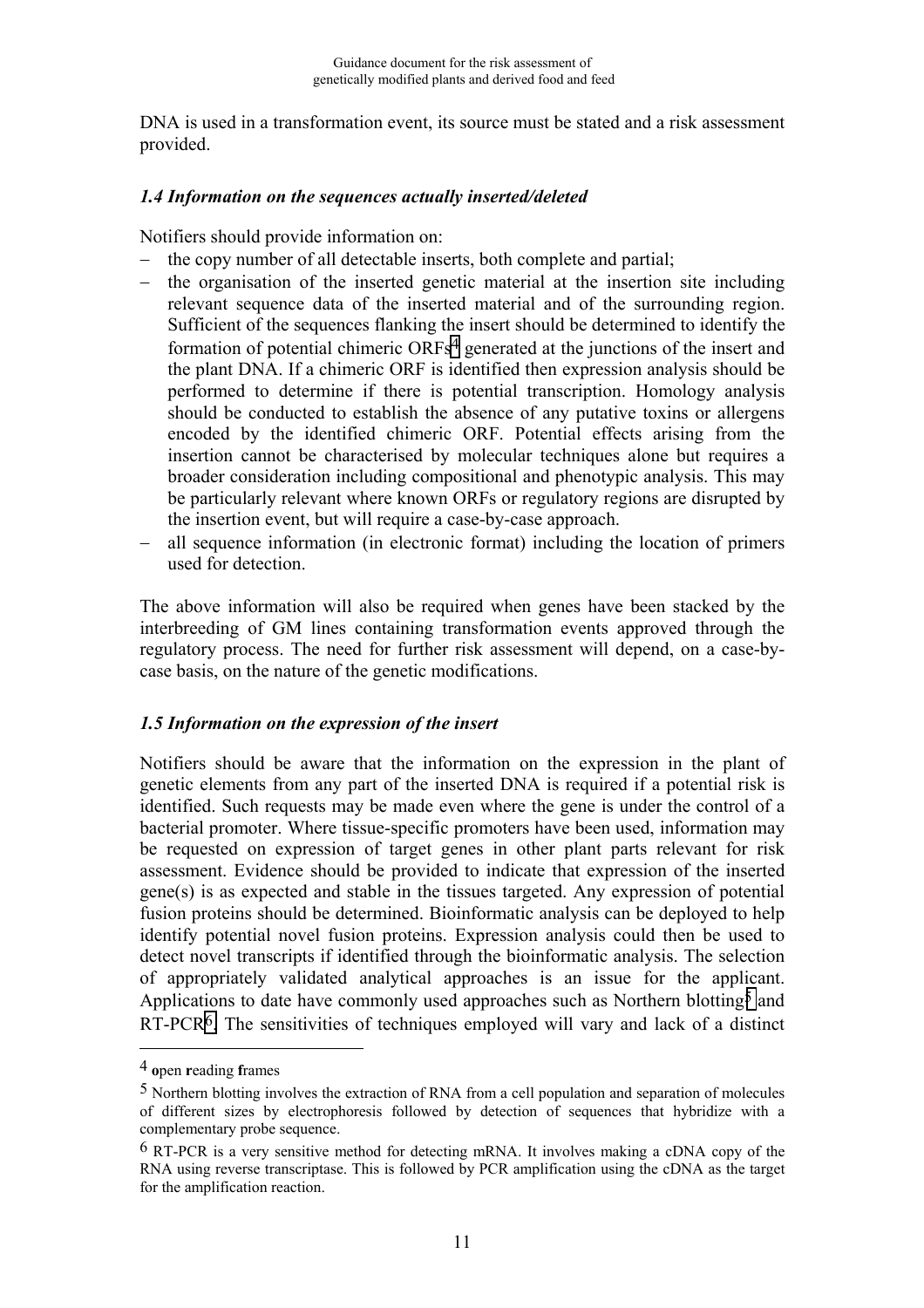<span id="page-12-0"></span>transcript signal does not necessarily indicate that the corresponding protein is not accumulated.

Immunochemical determination by ELISA<sup>7</sup> has proven adequate for determining the levels of novel gene products in the genetically modified plants, while Western blotting<sup>8</sup> provides additional information on the molecular weight of the gene product. Where ELISA tests are routinely used to quantify the expression level of the target protein, it is imperative that the specificity of the antibodies developed are validated. For example, where crude plant extracts are used as test material there may be non-specific cross-reaction with protein other than the target protein.

Expression analysis will also be required when traits are stacked by the interbreeding of GM lines containing transformation events approved through the regulatory process. The need for further risk assessment will depend on the nature of the genetic modifications (case-by-case basis).

#### *1.6 Information on inheritance and stability*

Notifiers should provide data subjected to statistical analysis from a representative number of generations (vegetative or generative propagation) that demonstrate the inheritance pattern and the stability of the sequences inserted and expression of corresponding proteins.

## **2. Comparative analysis**

1

### *2.1 Choice of the comparator*

In the case of vegetatively propagated crops, comparative analyses should include the parental variety used to generate the transgenic lines. In the case of crops that reproduce sexually, comparators would include appropriate non-GM lines of comparable genetic background. Since many crops used to produce food and feed are developed using back-crossing, it is important that in such cases, substantial equivalence testing uses the most appropriate controls and does not simply rely on comparisons with original parental material. For example, specific male pollinator lines may be used in the generation of the final product. In all cases, evaluation of the extent of equivalence will be greatly enhanced by additional, valid comparisons, with published data on the performance and composition of commercial varieties of the crop species in question and which have a known history of safe use. Such data could indicate that the GM lines fall within the variation reported for the species in question. Where traits are stacked by the interbreeding of GM lines, the appropriate comparator will be the equivalent non-GM hybrid. Where this is not possible (e.g. in vegetatively propagated crops) the GM parent lines are appropriate comparators.

<sup>7</sup> **E**nzyme-**L**inked **I**mmuno **S**orbent **A**ssays use antibodies that are tagged with enzymes to amplify the signal from a positive interaction between specific antigens and antibodies, increasing many times the sensitivity of the test.

<sup>8</sup> Western blotting involves the extraction of proteins from a cell population and separation of molecules of different sizes by electrophoresis followed by immunological detection of the protein of interest by its reaction with a specific, labelled antibody.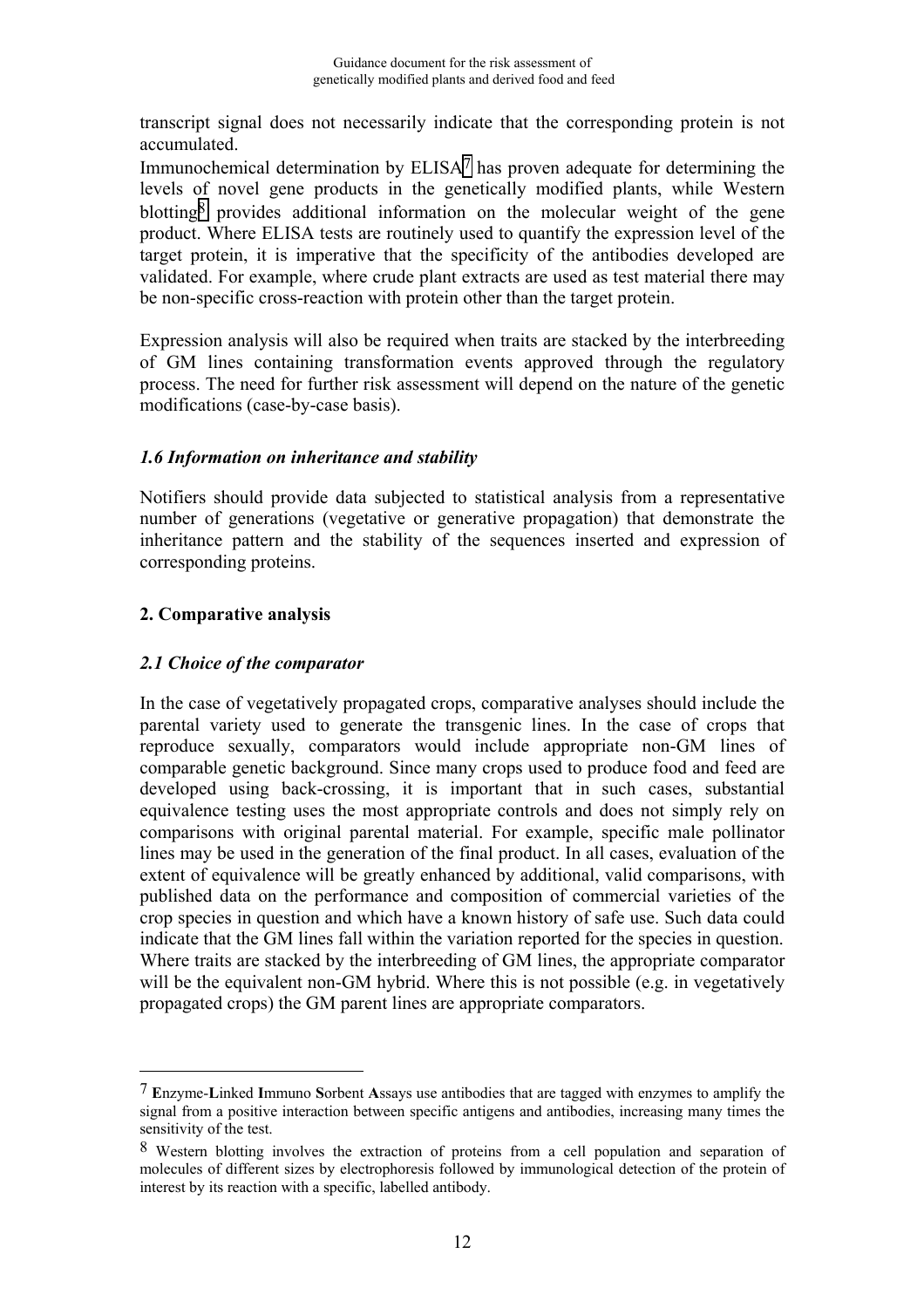## <span id="page-13-0"></span>*2.2 Field trials*

Protocols of field trials performed with genetically modified and control crops must be specified and documented with respect to:

### *number of locations, growing seasons, geographical spreading and replicates;*

The basic set of data should be obtained from a comparison of the GM plant and an appropriate control line grown in the same field under comparable conditions. This comparison should cover more than one growing season and multiple geographical locations representative of the various environments in which the GM plants will be cultivated. The number of replicates at each location should reflect the inherent variability of the plant.

## *statistical models for analysis, confidence intervals;*

Experimental design should be rigorous and analysis of data should be presented in a clear format. Field trial data should be analysed statistically, using appropriate statistical tools. A completely randomised design, for example, could indicate whether the experimental factors (location, year, climatic conditions, plant variety) interact with one another. The confidence intervals used for statistical analysis should be specified (normally 95%, with possible adjustment according to the hazard of the constituent to be compared).

### *the baseline used for consideration of natural variations.*

Data demonstrating the natural range in component concentrations found in non-GM counterparts should be provided to enable additional comparisons with the GM plant in question. Data may be generated by the notifier or compiled from literature. The databases that were used for comparison have to be specified. Special attention has to be paid to the comparability of the analytical methods used to create the data. Ranges as well as mean values should be reported and considered.

Statistically significant differences in composition between the modified crop and its traditional counterpart grown and harvested under the same conditions should trigger further investigations as to the relationship with the genetic modification process. Modifications that fall outside normal ranges of variation will require further evaluation to determine any biological significance.

## *2.3 Selection of compounds for analysis*

Analysis of the composition of the GM plant/food/feed is crucial when comparing the product with its non-GM counterparts. Analysis should be carried out on the raw agricultural commodity, such as grain, as this usually represents the main point of entry of the material into the food/feed chain. Analysis on specific derived products should be required only on a case-by-case basis and when justified scientifically.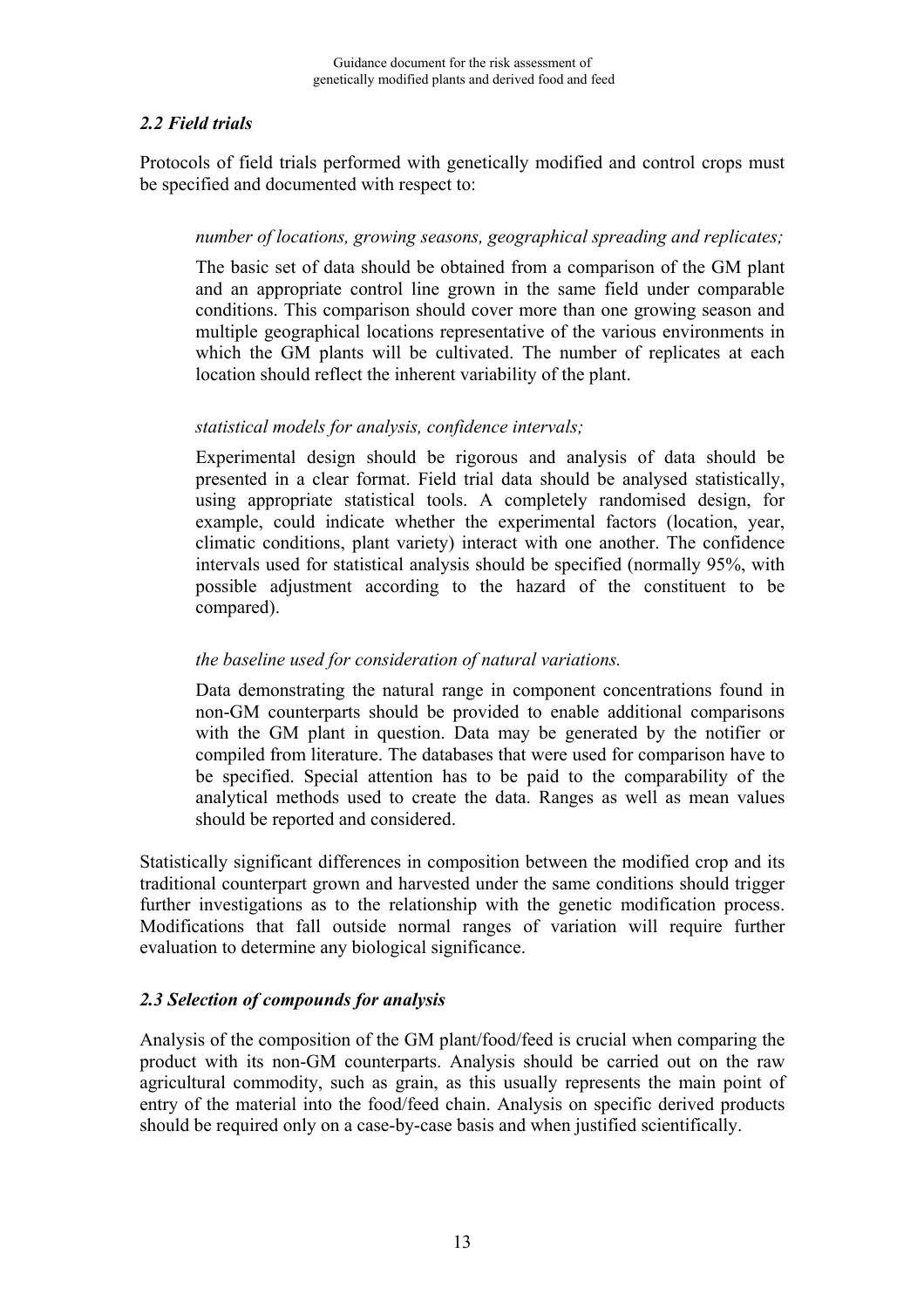<span id="page-14-0"></span>In each case, key macro- and micro-nutrients, toxicants, anti-nutritional compounds, and other constituents (including moisture and total ash) should be determined. Examples of the key nutrients, anti-nutrients and toxicants characteristic for plant species and information on the extent of natural variation are provided in OECD consensus documents which may provide further guidance for compositional analysis to establish the extent of compositional equivalence [Ref. 22].

Key nutrients are those components that have a major impact on the diet, *i.e.* proteins, carbohydrates, lipids/fats, fibre, vitamins and minerals. The vitamins and minerals selected for analysis should be those which are present in nutritionally significant levels and/or that make nutritionally significant contributions to the diet at the levels at which the plant is consumed. The specific analyses required will depend on the plant species examined, but should include a detailed assessment appropriate to the intention of the genetic modification, the considered nutritional value and use of the plant. For example, a fatty acid profile should be included for oil-rich plants (main individual saturated, mono-unsaturated and poly-unsaturated fatty acids) and an amino acid profile (individual protein amino acids and main non-protein amino acids) for plants used as an important protein source. Measures of plant cell wall components are also required for the vegetative parts of plants used for feed purposes.

Key toxicants are those compounds, inherently present, whose toxic potency and levels may harm human/animal health. The concentrations of such compounds should be assessed according to plant species and the proposed use of the food/feed product [Ref. 23]. Examples would include digestive enzyme inhibitors and those antinutritional, potentially toxic, or allergenic compounds recognised as being normally present, or newly introduced as a result of the genetic modification Compounds other than key nutrients and toxicants may be included in analyses on a case-by-case basis.

Knowledge of the introduced trait may suggest the possibility of effects beyond that specifically intended. For example, if the introduction of a gene that confers herbicide tolerance is functionally equivalent to an existing gene involved in aromatic amino acid synthesis, analysis of the protein content and amino acid composition would be prudent.

If changes relative to the comparator and/or any commercial varieties included in field trials are found, then any downstream metabolic and toxicological consequences should be examined. Where appropriate, published ranges for parameters measured can be taken into account

## *2.4 Agronomic traits*

Compositional analysis represents a key component of the risk assessment process. However, unintended effects may also manifest themselves through, for example, changes in susceptibility to important pests and diseases, through morphological and developmental changes or through modified responses to agronomic and crop management regimes.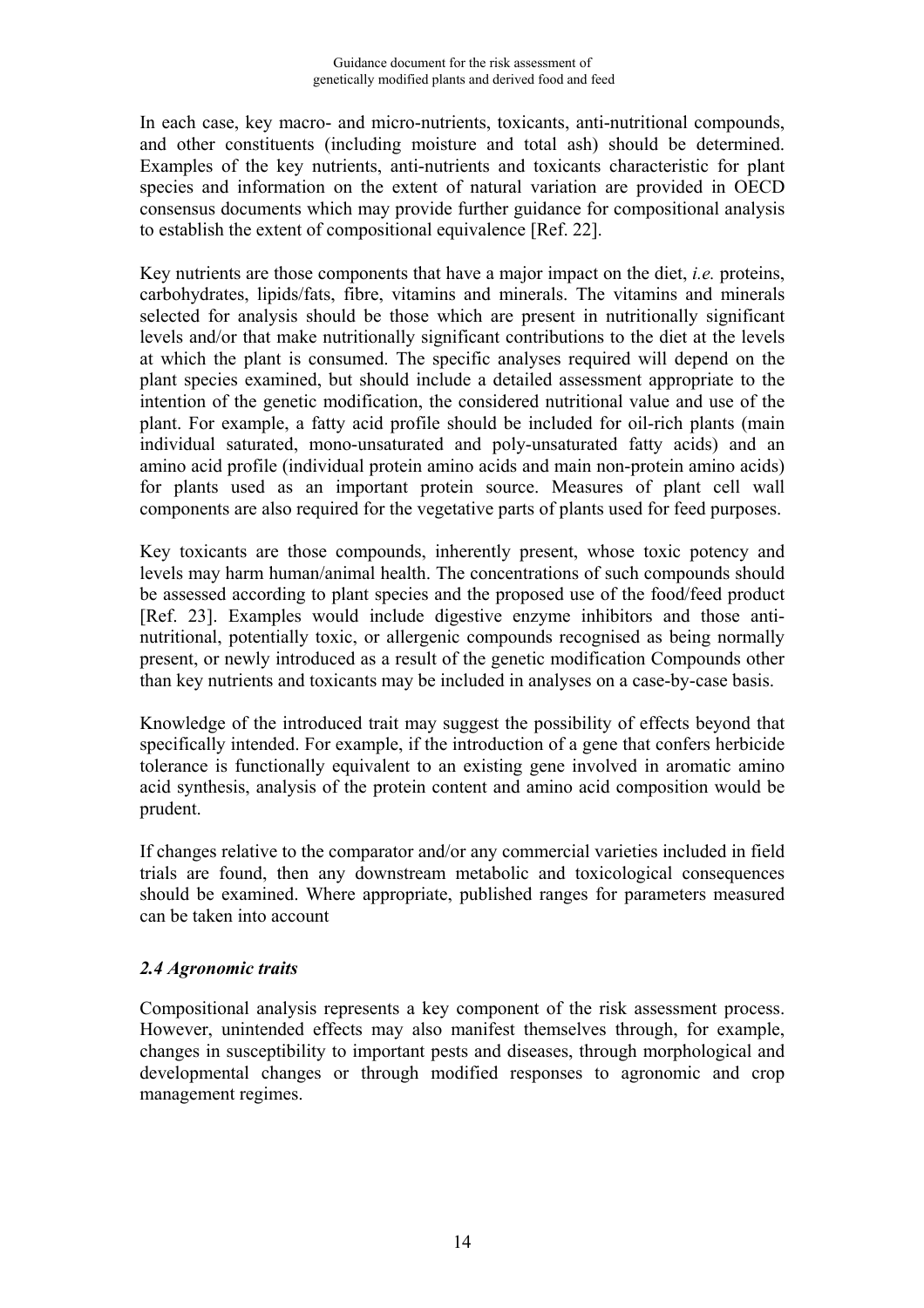#### <span id="page-15-0"></span>**3. Environmental risk assessment**

Environmental risk assessments are carried out on a case-by-case basis taking into account the biology of the recipient plant, the characteristics of the introduced genetic material, the properties and consequences of the genetic modification, the scale of release and the evaluation of any risk to the receiving environment that might arise from the release of the GMO.

Examples of possible interactions between the GM plant and its environment including potential impact on other organisms are:

- effects on the dynamics of populations of species in the receiving environment and the genetic diversity of each of these populations;
- altered susceptibility to pathogens facilitating the dissemination of infectious diseases and/or creating new reservoirs or vectors;
- compromising prophylactic or therapeutic medical, veterinary, or plant protection treatments, for example by transfer of genes conferring resistance to antibiotics used in human or veterinary medicine;
- effects on biogeochemistry (biogeochemical cycles), particularly carbon and nitrogen recycling through changes in soil decomposition of organic material.

## *3.1 Geographical relevance of data*

Data should be provided from field experiments in areas representative of those geographical regions where the GM plant will be grown commercially in order to reflect relevant meteorological, soil and agronomic conditions. Where data from field studies on other continents are supplied, the notifier should submit a reasoned argument that the data is applicable to European conditions.

#### *3.2 Impact on wild plants*

The potential consequence arising from out-crossing to compatible wild species should be considered and assessed for environmental risk. This will depend on sexually compatible plants being present and available outside the crop to receive pollen and produce fertile hybrids. Selection pressure in non-crop habitats that is required to maintain the selective advantage of any transferred trait should be identified. For example, transferred herbicide tolerance may not be an advantageous trait in habitats where the herbicide is not applied.

#### *3.3 Impact on non-modified crops*

The potential consequence arising from out-crossing to other crop cultivars should be considered and assessed for environmental risk. This will vary with crop. For example, the release of GM oilseed rape raises the issue of gene transfer, since this crop will readily cross pollinate with nearby oilseed rape crops and may spontaneously hybridise with some wild relatives. In cases where gene transfer cannot be prevented between certain adjacent crops of, for example, oilseed rape or maize, the risk assessment should focus on the consequences of cross pollination even at very low frequency.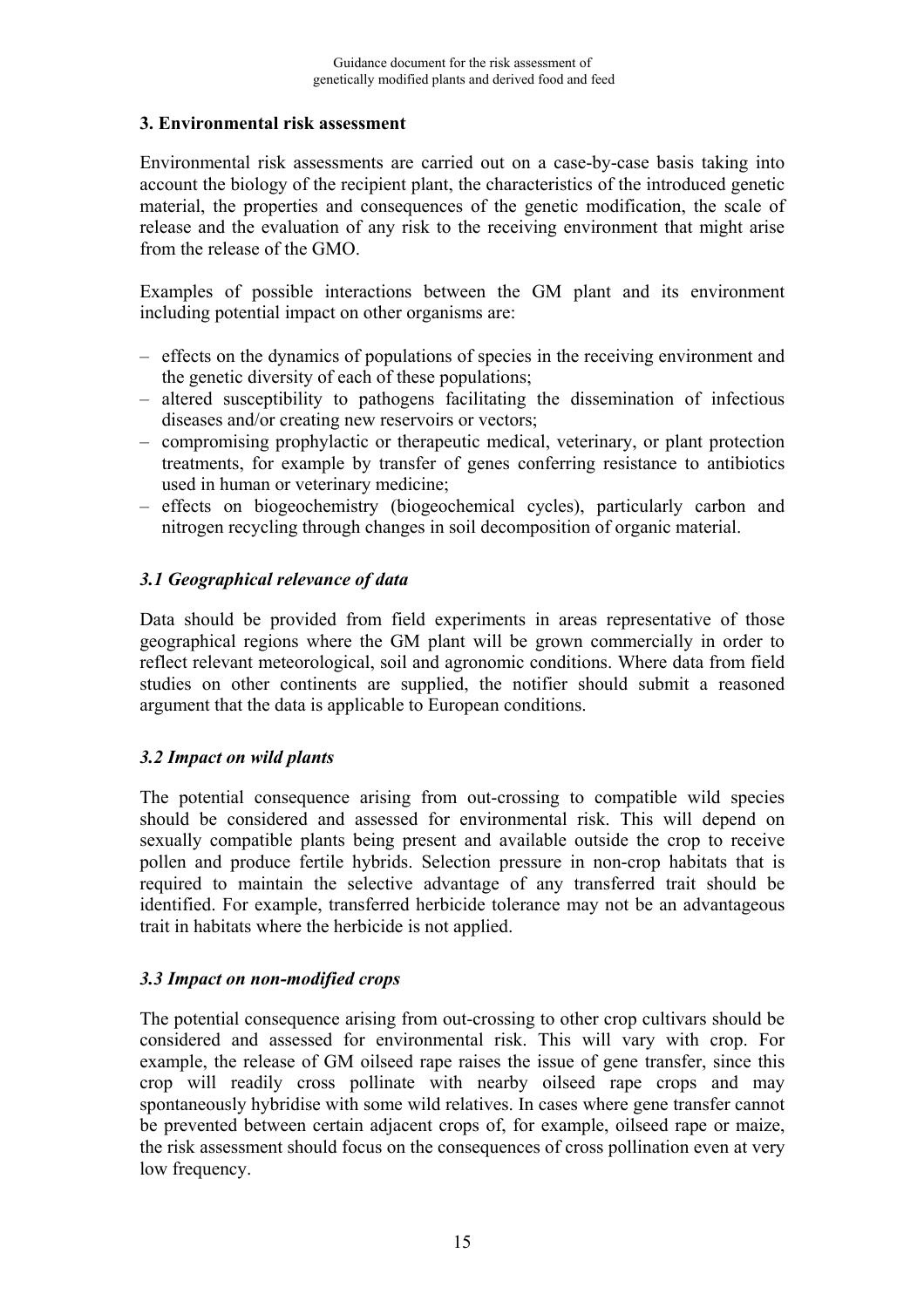#### <span id="page-16-0"></span>*3.4 Impact on organisms and ecological processes*

Risk assessments should be carried out for each of the different functional environmental compartments that are exposed to the GM plant. Whether any parts of it will remain in the environment after harvest, will depend on the specific crop and its management regime or agronomic practices. Soil fertility strongly influences the growth and productivity of plants. As rhizosphere and soil microbial communities perform the vital biotransformation that underpins soil fertility any negative impact(s) on microbial participants in this key compartment would have to be carefully evaluated. This should be assessed on a case-by-case basis with particular reference to the nature of the introduced trait and the consequences of the genetic modification/alteration in the GM plant. The risk assessment should aim to establish if direct or indirect effect(s) of the genetic modification in the GM plant have any longterm or sustainable deleterious effect on the recognised soil microbial communities and the associated functional activities that are responsible for maintaining the agronomically relevant processes of soil fertility and plant productivity. The assessment should also address the fate of any (newly) expressed substance(s) in those environmental compartments where they are introduced and which result in exposure of non-target organisms (e.g. in soil after the incorporation of plant material). Risk assessment should also include an analysis to determine if a shift occurs in populations of deleterious organisms in the presence of the modified plant. Exposure should also be estimated to soil organisms and decomposition function (e.g. earthworms, micro-organisms, leaf litter breakdown) in relation to potential transfer to soil micro-fauna and impact on degradation.

Impact should be assessed on non-target arthropods (including pollinators, beneficial and predatory arthropods), grazing birds and mammals or, if appropriate, the aquatic environment. Such studies should include laboratory, greenhouse or field exposure experiments set up in such a way that enough statistical power is obtained to be able to observe possible negative impacts on non-target organisms. This risk assessment should take account of where in the plant and to what degree the inserted genes are expressed and therefore the extent to which non-target organisms are exposed either directly or indirectly.

Data on the comparative susceptibility of the GM plant to pests and diseases compared with that of the non-modified plants are useful indicators of effects together with observations on agronomic performance during greenhouse and experimental field trials.

An assessment of the potential impact of growing GM crops on wider biodiversity in the crop ecosystem requires the combination of several different approaches [Ref. 24]. The notifier should describe the appropriate commercial management regime for the crop including changes in pesticide applications, rotations and other crop protection measures where different from the equivalent non-GM crop under representative conditions. The notifier should aim to assess the direct and indirect, immediate and delayed effects, of the management of the GM crop on all affected habitats. This should include the biodiversity within the GM crop and adjacent non-crop habitats. The necessary scale of such studies will depend on the level of risk associated with a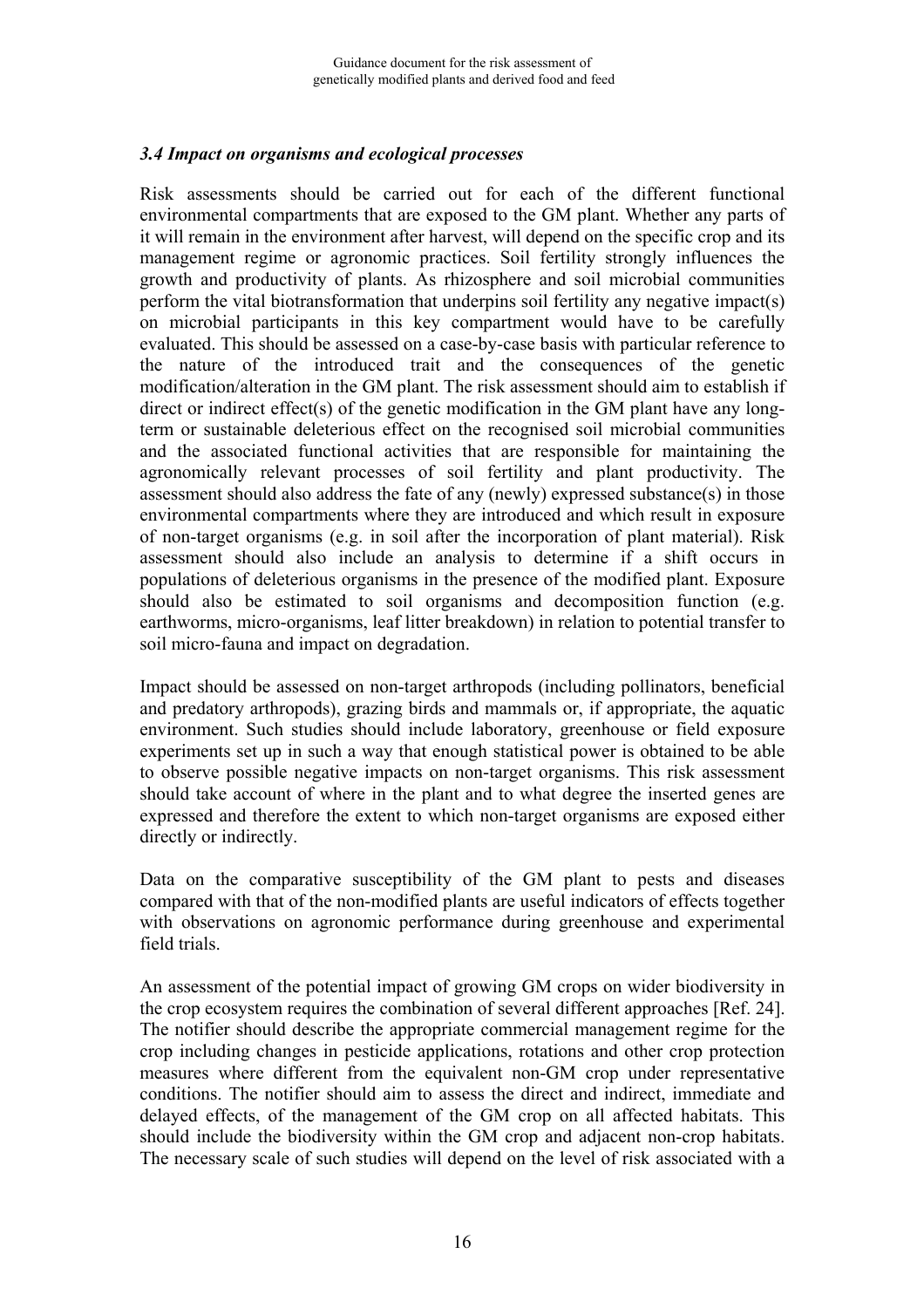<span id="page-17-0"></span>particular GM crop and on the quality and extent of the available literature that is relevant to the particular risk assessment.

## **4. Food/feed safety assessment**

In addition to the molecular characterisation of the genetically modified plants and the necessary comparative compositional data to assess the extent of equivalence, further information is needed for the safety assessment of material intended for use as human food or animal feed.

## *4.1 Product Specification*

Specification of the origin and the composition of the GM plant and GM food/feed is needed to ensure the identity between the product tested/evaluated and the product to be marketed. In the design of the specification, parameters most relevant for the characterisation of the product from a safety and nutritional point of view should be considered. Information on the availability of specified reference material should be submitted.

## *4.2 Effect of the production process*

For processed foods/feeds derived from GM sources a description of the production process should be provided which should comprise a general outline of the processing steps and a detailed description of the conditions applied (description of physical, chemical and biochemical parameters). It is important to assess if, and to what extent, the processing steps lead to the concentration or to the elimination, denaturation and/or degradation of DNA and the novel protein(s)<sup>9</sup> in the final product.

## *4.3 Anticipated intake/extent of use*

<u>.</u>

An estimate of the expected intake is necessary for the safety evaluation of GM food/feed and to evaluate nutritional significance. Information should be provided on the intended function, the dietary role of the product, and the expected level of use. On the basis of the available consumption data, the anticipated average and maximum intake of the GM food should be estimated. If possible, particular sections of the population with an expected high exposure should be identified and this should be considered within the risk assessment.

Any assumptions made in the exposure assessment should be described.

The concentrations of the new gene products and constituents produced, or modified by the intended genetic modification (*e.g.* due to changes in metabolic pathways) in those parts of the GM plant intended for food or feed use, should be determined by appropriate methods. Expected exposure to these constituents should be estimated

<sup>9</sup> In the context of this document "novel proteins" are proteins newly expressed as a consequence of the genetic modification.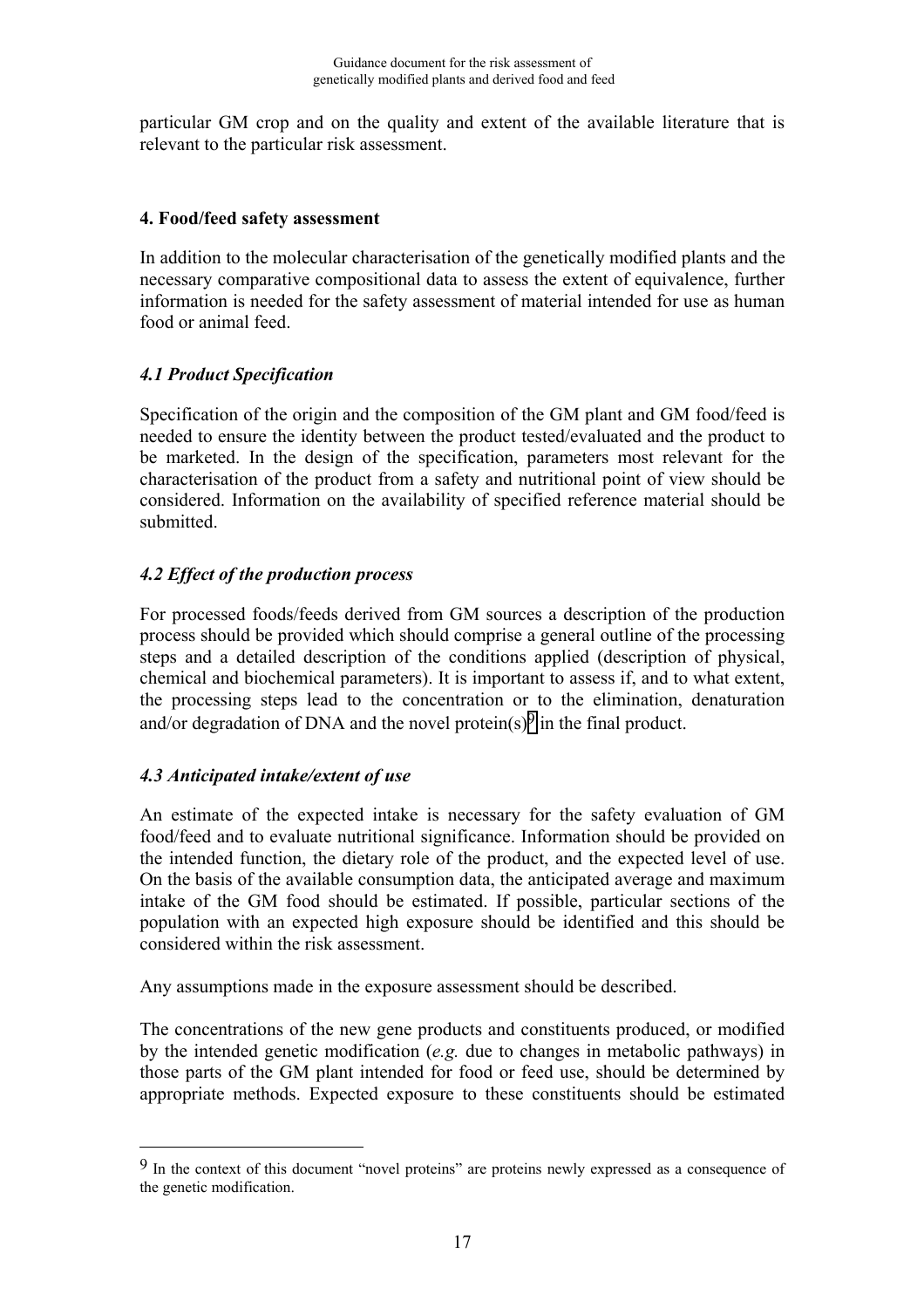<span id="page-18-0"></span>taking into account the influences of processing, storage and expected treatment of the food/feed in question.

## *4.4 Toxicology*

The toxicological requirements for food and feed derived from GM plants must be considered on a case-by-case basis and will be determined by the outcome of the assessment of the biological significance of any differences identified between the GM product and its conventional counterpart. This would not only include studies on newly expressed proteins but also the consequences of any genetic modification (e.g. gene silencing or over-expression of an endogenous gene). In principle, the safety assessment must consider the presence of proteins expressed as result of the genetic modification, the potential presence of other novel constituents and/or possible changes in the level of natural constituents beyond normal variation. These potential deviations from the conventional counterparts require different toxicological approaches.

There may be circumstances, when the notifier considers that a decision on safety can be taken without conducting some of the tests recommended in this chapter and/or that other tests are more appropriate. In such cases the notifier must state the reasons for not submitting the required studies or for carrying out studies other than those mentioned below.

Those toxicological studies which are carried out should be conducted using internationally agreed protocols. Test methods described by the OECD [Ref. 25] or in the most up to date European Commission Directives on dangerous substances are recommended [Ref. 26**]**. Use of any methods that differ from such protocols should be justified. Studies should be carried out according to the principles of Good Laboratory Practice (GLP) described in Council Directive 87/18/EEC and accompanied by a statement of GLP-compliance [Ref. 27].

Any adverse effect noted in individuals exposed professionally should be submitted by the notifier.

## *4.4.1 Testing of novel proteins*

To demonstrate the safety of novel proteins the following information is needed:

A molecular, biochemical and functional characterisation of the novel protein including the determination of the primary sequence and the molecular weight, studies on post-translational modifications and a description of the function are needed. In the case of novel enzymes, information on the principal and subsidiary enzyme activities is needed including the temperature and pH range for optimum activity, substrate specificity, and possible reaction products.

A search for homology to proteins known to cause adverse effects, *e.g.* protein toxins, should be conducted. A search for homology to proteins exerting a normal metabolic or structural function can also contribute valuable information. The database(s) used to carry out the search should be specified.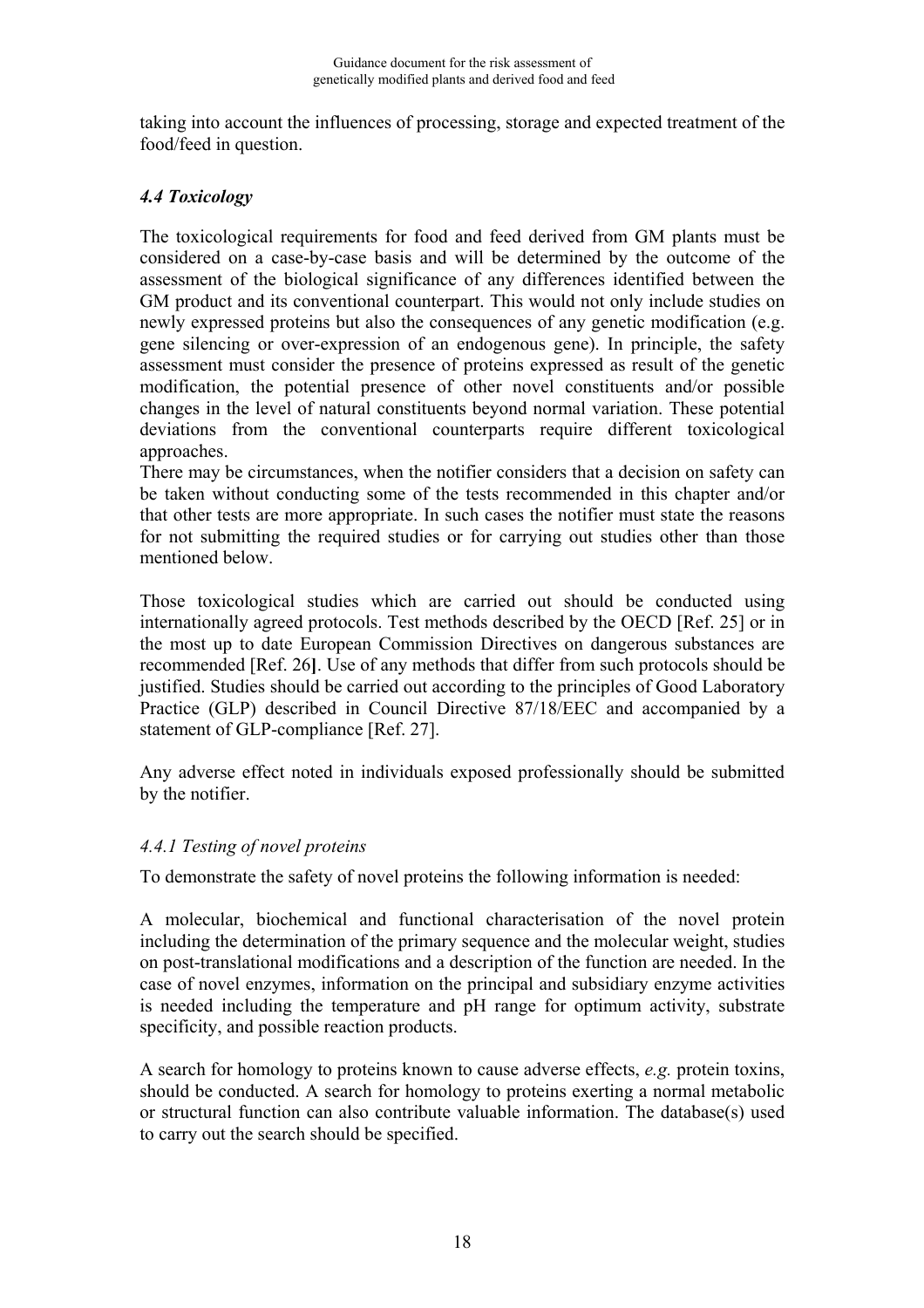The stability of the protein under conditions that represent processing, storage and expected treatment of the food/feed in which it is present should be studied. The influences of temperature and pH changes should normally be examined and potential modification(s) of the proteins (*e.g.* denaturation) and/or stable protein fragments generated through such treatments should be characterised.

Data concerning the resistance of the novel protein to proteolytic enzymes (*e.g.* pepsin) should be obtained, *e.g.* by *in vitro* investigations using appropriate and validated tests. Stable breakdown products should be characterized and evaluated with regard to the hazards linked to their biological activity.

The studies required to investigate the toxicity of the novel protein should be selected on a case-by-case basis, depending upon the knowledge available with respect to the protein's function/activity and any history of its prior human consumption.

In the case of novel proteins with insufficient data base and, in particular, if the available data suggest the existence of any cause for concern, a repeated dose study should be performed, using laboratory animals capable of reacting rapidly to any induced physiological or metabolic disturbances, for example, young rapidly growing animals. Normally, this is a 28-day oral toxicity study according to OECD guideline 407 (1995)10. Additional targeted investigations should be conducted if the novel protein is suspected to act on specific organs or tissues including interactions with receptors of the endocrine, reproduction or nervous system.

If the notifier considers that a decision on safety can be taken without conducting a repeated dosing study or that other tests are more appropriate, the notifier must state the reasons for this.

It is essential that the tested protein is equivalent to the novel protein as it is expressed in the GM plant. If, due to the lack of sufficient amount of test materials (*e.g.* plant proteins), a protein is used which was produced by micro-organisms, the structural and functional equivalence of the microbial substitute to the novel plant protein has to be demonstrated. For example, comparisons of the molecular weight, the isoelectric point, amino acid sequence**,** post-translational modification, immunological reactivity and, in the case of enzymes, the enzymatic activity, are needed to provide evidence for the equivalence.

#### *4.4.2 Testing of novel constituents other than proteins (novel metabolites)*

1

Other identified novel constituents other than proteins should be evaluated according to the traditional toxicological approach on a case-by-case basis. For establishing their safety, information analogous to that described in the "Guidance on submissions for

 $10$  An acute, single dose test with a 14-day observation period, is inadequate to detect possible toxicity arising from repeated dosing. Furthermore, this test does not provide information on the dose-response relationship and is designed to examine only a few endpoints (mortality, morbidity, clinical observation and gross necropsy) and not the broad range of endpoints required to be investigated in repeated dose studies, such as haematology, clinical chemistry, urine analysis, organ weights and histopathological examination of organs and tissues.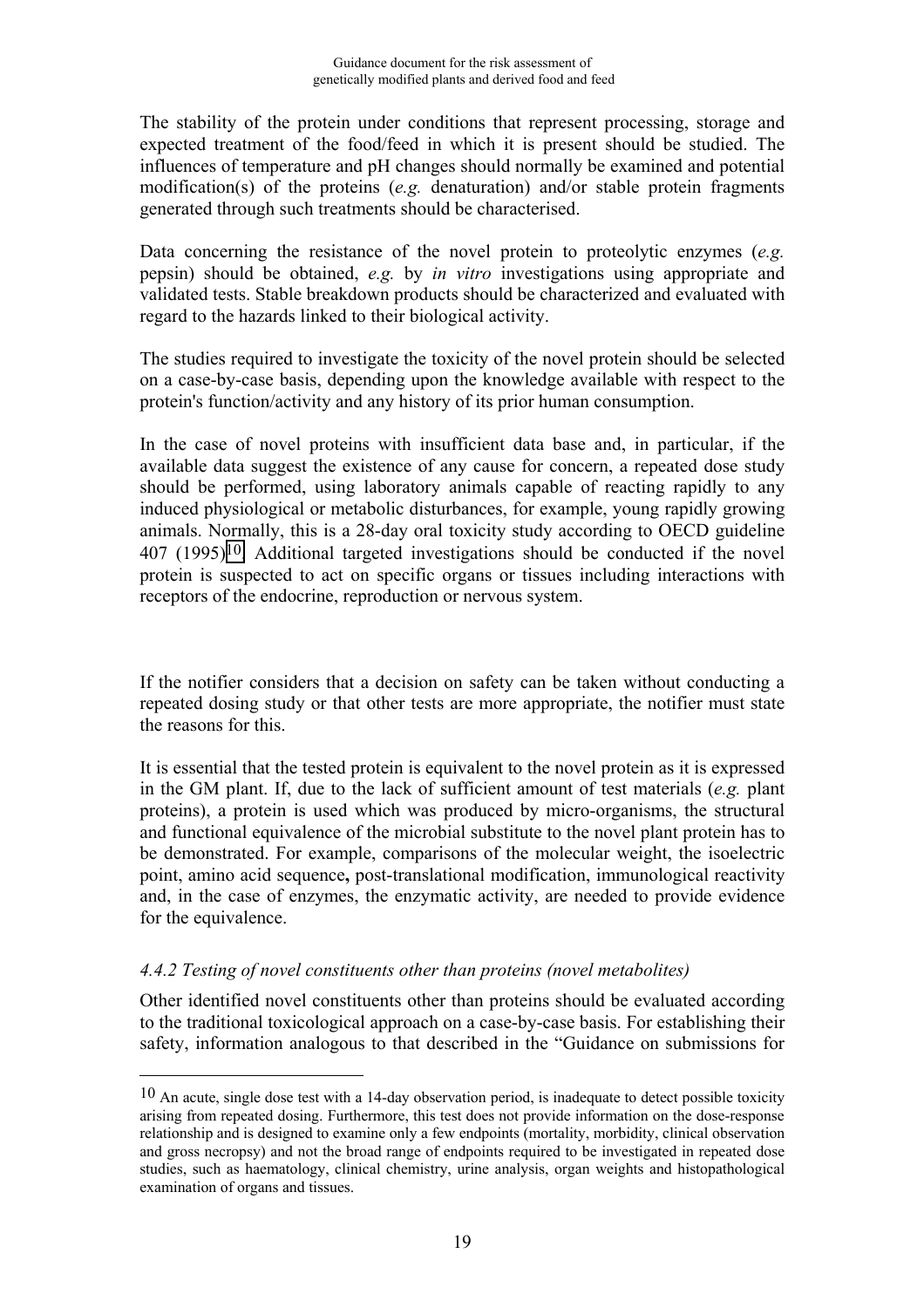<span id="page-20-0"></span>food additive evaluations by the Scientific Committee on Foods" [Ref. 28] is needed. This implies the submission of information on a core set of studies and the consideration of whether any other type of study might also be appropriate. Normally, the core set includes information on metabolism/ toxicokinetics, subchronic toxicity, genotoxicity, chronic toxicity/carcinogenicity and reproduction and developmental toxicity.

## *4.4.3 Information on natural food constituents*

Natural food constituents comprise a large variety of substances: macro- and micronutrients, secondary plant metabolites as well as natural toxicants and antinutritional factors. If the content of such natural food constituents is increased beyond the natural variation, a detailed safety assessment based on the knowledge of the physiological function and/or toxic properties of these constituents should be submitted. The result of this assessment would determine if and to what extent toxicological tests are required.

## *4.4.4 Testing of the whole GM food/feed*

If the composition is modified substantially, or if there are any uncertainties on the equivalence to a traditional counterpart, not only novel constituents, but also the whole GM food/feed should be tested.

For foods and products that can be used for both food and feed purposes, the testing programme should include at least a 90-day feeding study in rodents. Special attention must be paid to the selection of doses and the avoidance of problems of nutritional imbalance. Additional toxicological studies may also be necessary, depending on the potential exposure, the nature and extent of deviation from traditional counterparts and the findings of the feeding study.

For feed use only, where the modification is expected to substantially change composition and/or bioavailability then a suitable comparator for feeding studies is unlikely to be available. In these cases feeding studies with the more important target species should be made to demonstrate wholesomeness for the animal.

## *4.5 Allergenicity 11*

<u>.</u>

Allergy is an adverse reaction (in this context to foods) which, by definition, is immune-mediated and particularly involves IgE antibodies. This section deals with the risks to genetically predisposed (i.e. atopic) individuals when exposed to foods derived from GM plants with regard to sensitisation or to elicitation of an allergic reaction.

The potential allergenicity of a protein is not a completely predictable parameter and will depend upon the genetic diversity and variability of specific IgE response in

<sup>&</sup>lt;sup>11</sup> This assessment strategy is focused on IgE mediated responses and is not applicable for assessing whether newly expressed proteins are capable of inducing gluten-sensitive or other enteropathies. See Codex documentation, Ref. 27. However, in case the introduced genetic material is obtained from wheat, rye, barley, oats or related cereal grains it should be assessed if the novel proteins play a possible role in the elicitation of gluten-sensitive enteropathy.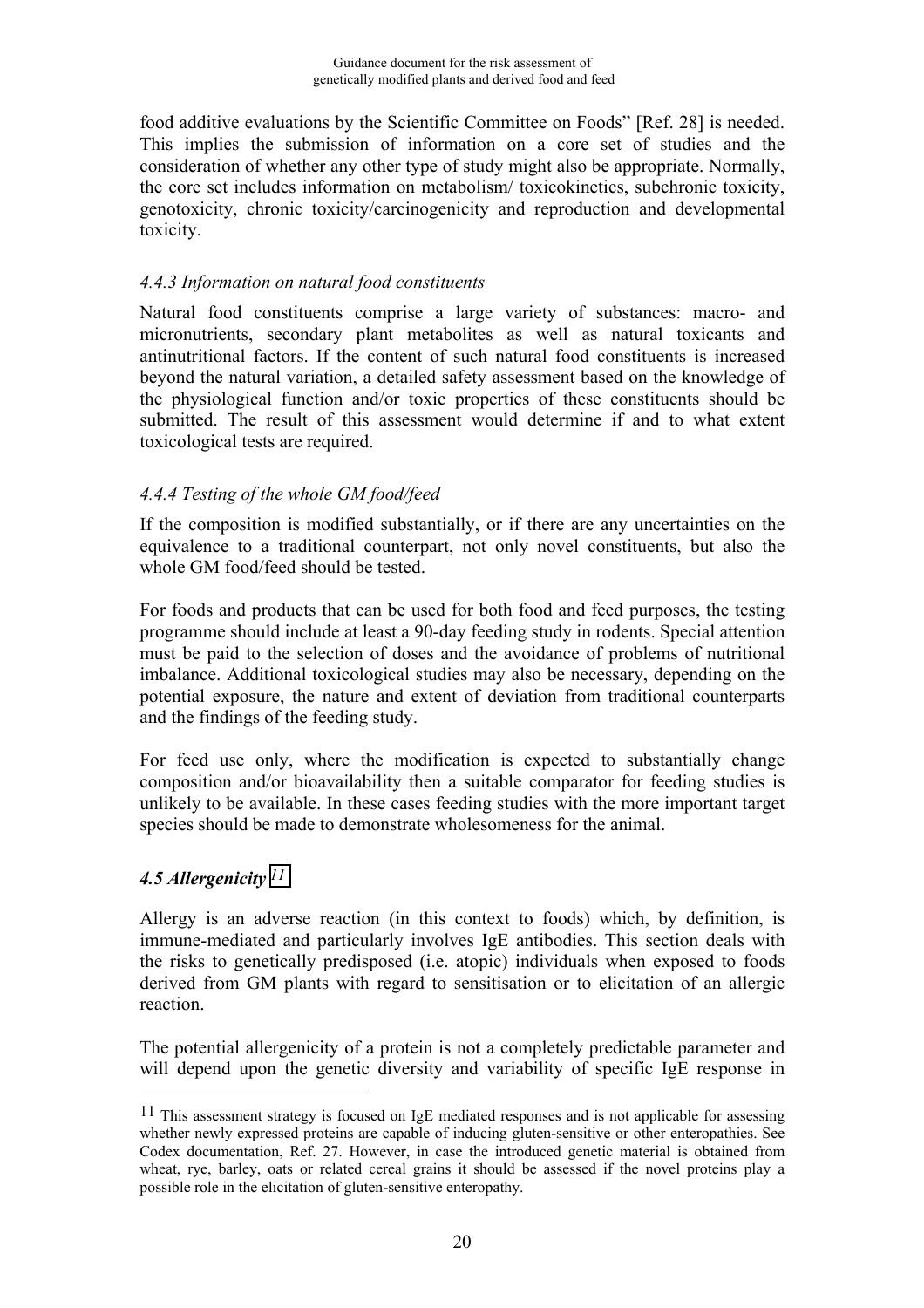atopic humans. Given this lack of complete predictability it is necessary to obtain, from several steps in the risk assessment process, a cumulative body of evidence which minimises any uncertainty with regard to the protein in question.

The intrinsic allergenicity of the foreign protein(s) encoded by the introduced gene(s) must clearly be considered. Moreover, the consequences of any possible unintended effects of the genetic modification on the endogenous allergenic potential of the plant or plant product should also be considered on a case-by-case basis. For example, unintended qualitative or quantitative changes could occur in the pattern of allergenic proteins naturally present in the conventional plant or product.

#### *4.5.1 Assessment of allergenicity of the newly expressed protein*

In line with the recommendations of a Joint FAO/WHO Expert Consultation on Allergenicity of Foods Derived from Biotechnology [Ref. 29] and the Codex *ad hoc* Intergovernmental Task Force on Foods Derived from Biotechnology [Ref. 30], an integrated, stepwise, case-by-case approach, as described below, should be used in the assessment of possible allergenicity of newly expressed proteins.

In every case a search for sequence homologies and/or structural similarities between the expressed protein and known allergens should be made as the first step in the assessment. Identification of potential linear IgE binding epitopes should be conducted by a search for homologous peptidic fragments in the amino acid sequence of the protein. The size of the contiguous identical or chemically similar amino acid search should be based on a scientifically justified rationale in order to minimise the potential for false negative or false positive results.

If the source of the introduced gene is considered allergenic, but no sequence homology to a known allergen is demonstrated, specific serum screening of the expressed protein should then be undertaken with appropriate sera from patients allergic to the source material using relevant validated immunochemical tests.

If the source is not known to be allergenic but if a sequence homology to a known allergen is demonstrated, the specific serum screening should be conducted with sera from patients sensitised to this allergen.

If the source of the gene/protein is not known to be commonly allergenic and no sequence homology to a known allergen is demonstrated, or if the result of the specific serum screening of a newly expressed protein from a source known to be allergenic is equivocal, additional tests should be performed. These include pepsin resistance tests or targeted serum screening.

## *4.5.2 Further analyses*

Stability to digestion by proteolytic enzymes has long been considered a characteristic of allergenic proteins. Although it has now been established that no absolute correlation exists [Ref. 31], resistance of proteins to pepsin digestion is still proposed as an additional criterion to be considered in an overall risk assessement. In the case of resistance of a protein to degradation in the presence of pepsin under appropriate conditions, further analysis should be conducted to determine the likelihood of the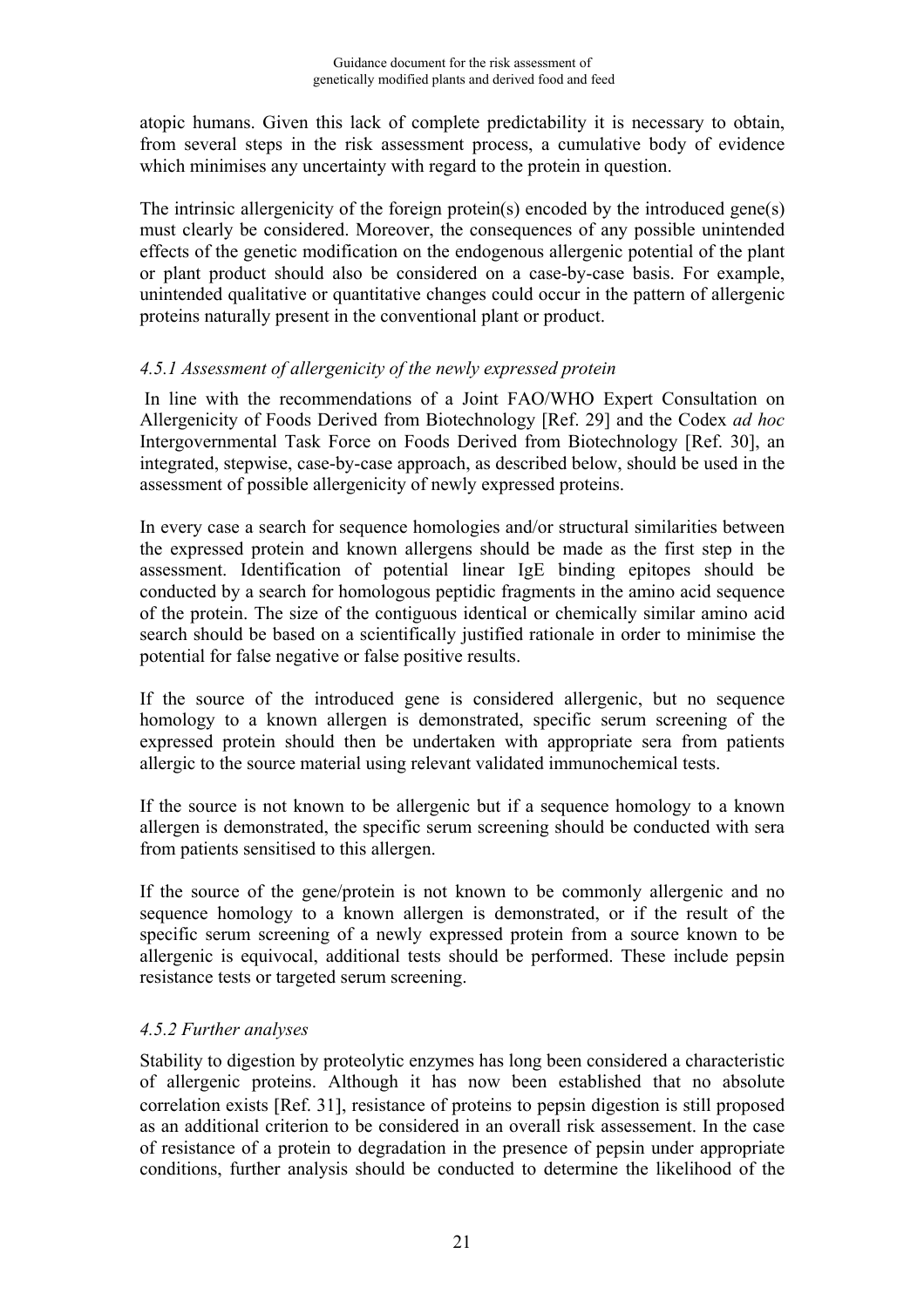<span id="page-22-0"></span>newly expressed protein being allergenic. It will also be useful to compare intact, pepsin digested and heat denatured proteins for IgE binding. Targeted serum screening, as proposed in the FAO/WHO expert consultation [Ref. 29] aims to assess the capacity of the newly expressed protein to bind to IgE in sera of individuals with clinically-validated allergic responses to categories of foods broadly related to the gene source. If no relevant serum is available the expressed protein should be analysed for evidence of cross-reactivity and/or sensitising potential using other tests such as appropriate animal models or search for T-cell epitopes, structural motifs, etc. Complementary data on the biological origin and function and structural features of the newly expressed protein may also be provided in order to increase the body of facts to support a conclusion.

## *4.5.3 Assessment of allergenicity of the whole GM plant or crop*

If the host of the introduced gene is known to be allergenic, any potential change in the allergenicity of the whole GM food/feed should be tested by comparison of the allergen repertoire with that of the conventional non-GM variety**.**

It should be pointed out that these approaches should be applied on a case-by-case basis depending on the available information on the allergenic potential of the source and/or the host.

Data on the prevalence of occupational allergy in workers or in farmers who have significant exposure to GM plant and crops or to the airborne allergens they may contain will provide useful information for the risk assessment process.

## **5. Nutritional assessment of GM food**

The development of GM foods has the potential to improve the nutritional status of individuals and populations and provide products with enhanced functionality. GM foods also have the potential to introduce nutritional imbalances as a result of both expected and unexpected alterations in nutrients and other food components.

The nutritional evaluation of GM foods should consider:

- nutrient composition (see compositional studies as described in section 2);
- biological efficacy of nutrient components in the foods;
- assessment of dietary intake and nutritional impact

When substantial equivalence to an existing food is demonstrated, the only further nutritional assessment will deal with the impact of the introduction of the GM food on general human dietary intake patterns. Information on the anticipated intake/extent of use of the GM food will be required and the nutritional consequences should be assessed at average and at upper levels of daily intake. The influences of non-nutrient components of the GM food should also be considered.

Specific additional requirements should be applied to those GM foods aimed at modifying nutritional quality. In this case additional detailed studies on specific metabolites, tailored according to the genetic modification(s), would be required.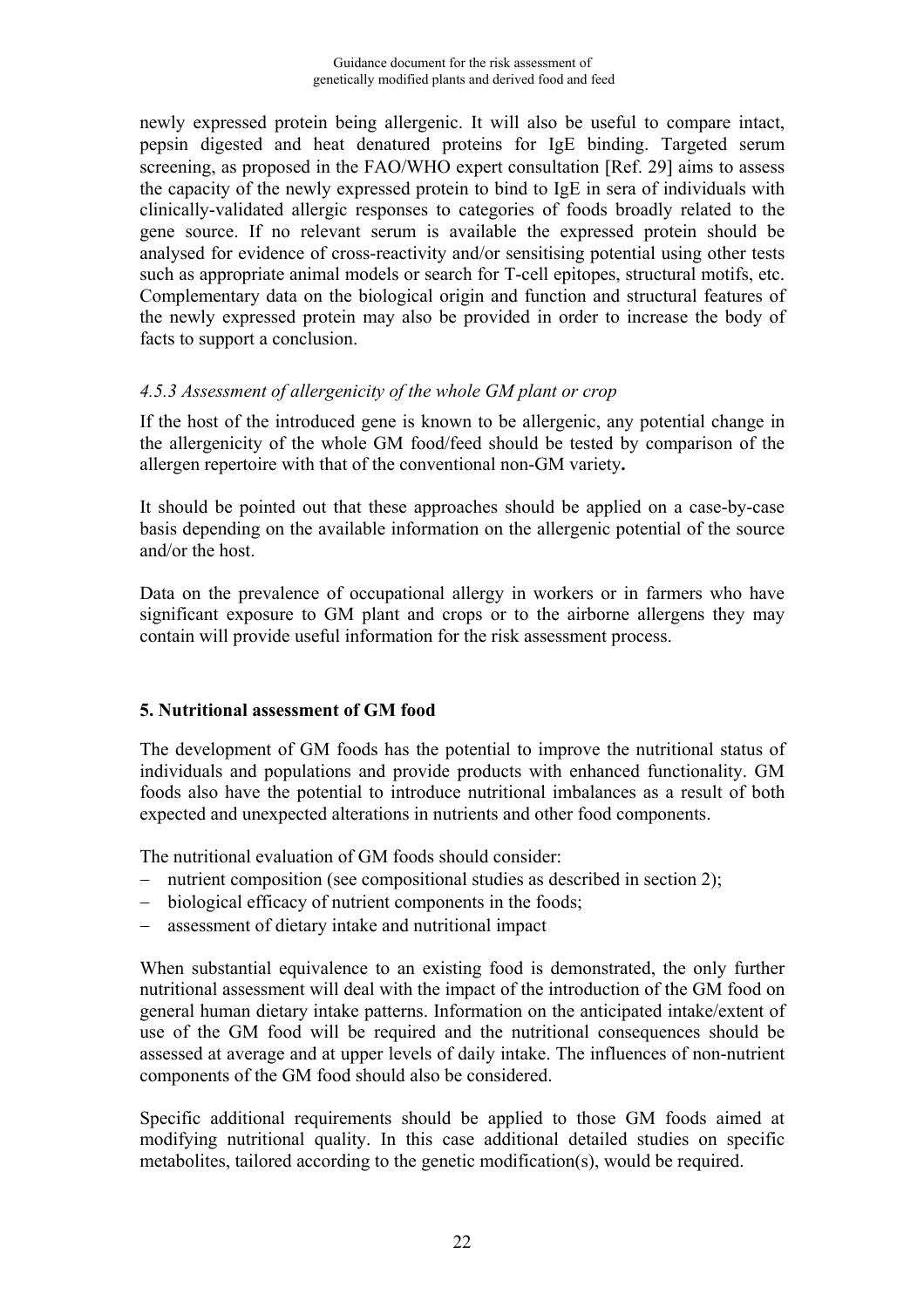<span id="page-23-0"></span>The introduction of a significant nutritional change in a food may require post-market assessment to determine if the overall diet has been altered and to what degree (see section I.3).

#### **6. Nutritional assessment of GM feed**

In cases where composition of the GM plant differs significantly from the non-GM counterpart, a full range of physiological-nutritional studies should be carried out on a case-by-case basis with representative target animals. These studies could include digestibility, balance experiments or the determination of the nutritive value.

For feeds, it is recommended that comparative growth studies are conducted with a fast growing livestock species such as the broiler chick. Because of their rapid weight gain, broilers are particularly sensitive to the presence of toxic elements in their feed. Studies of this type are, however, limited to those materials suitable for inclusion in broiler diets and which can be nutritionally matched to a suitable control diet.

For feedstuffs intended only for aquaculture, extrapolating results from a growth study made with a fish species such as the catfish, may be preferable to an extrapolation from results obtained with broilers. Similarly, in the presence of a known toxicant, feeding studies may be restricted only to those livestock known to tolerate the compound. For example, gossypol prevents the use of cottonseed meal in animals other than ruminants. In this case milk production parameters, also recognised as relatively sensitive indicators of body condition, might substitute for growth rate.

#### **7. Animal products**

The safety of products derived from animals fed a diet containing GM plant material and consumed by humans should be considered. However, it is considered unlikely that a potential gene transfer from GM plant material to animal cells will result in the expression of heterologous proteins which might be present in animal products or that intact newly expressed proteins will be absorbed. Consequently, it is not considered necessary to test routinely for the presence of introduced genes or their products unless their characteristics suggest cause for concern.

Proteins introduced into the GM plant and known to modify plant metabolism may alter the nature or concentration of metabolites which may have toxicological implications for the animal and/or consumers of animal products. In such cases further studies should be performed with respect to the toxicological implications for the animal and/or consumers of animal products. Guidance on these issues is provided in the relevant sections of this document.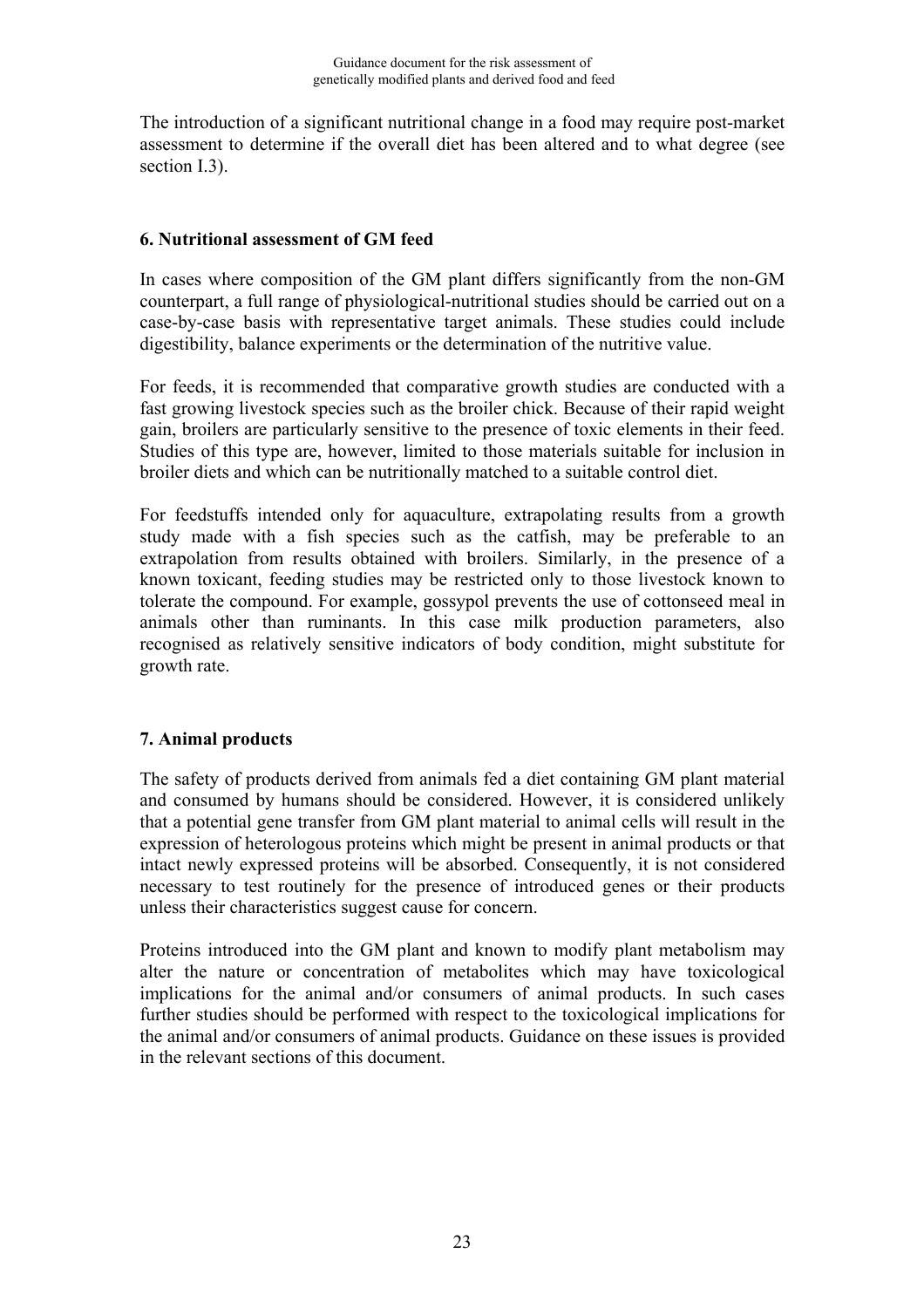# <span id="page-24-0"></span>**IV. REFERENCES**

1. Directive 2001/18/EC of the European Parliament and of the Council of 12 March 2001 on the deliberate release into the environment of genetically modified organisms and repealing Council Directive 90/220/EEC. *Official Journal of the European Communities* L106: 1-39.

[http://europa.eu.int/eur-lex/pri/en/oj/dat/2001/l\\_106/l\\_10620010417en00010038.pdf](http://europa.eu.int/eur-lex/pri/en/oj/dat/2001/l_106/l_10620010417en00010038.pdf)

2. Regulation (EC) No 258/97 of the European Parliament and of the Council of 27 January 1997 concerning novel foods and novel food ingredients. *Official Journal of the European Communities*  $IA3 \cdot 1 - 7$ 

[http://europa.eu.int/smartapi/cgi/sga\\_doc?smartapi!celexapi!prod!CELEXnumdoc&lg=EN&numdoc=3](http://europa.eu.int/smartapi/cgi/sga_doc?smartapi!celexapi!prod!CELEXnumdoc&lg=EN&numdoc=31997R0258&model=guichett) [1997R0258&model=guichett](http://europa.eu.int/smartapi/cgi/sga_doc?smartapi!celexapi!prod!CELEXnumdoc&lg=EN&numdoc=31997R0258&model=guichett)

3. Proposal for a Regulation of the European Parliament and of the Council on genetically modified food and feed. COM/2001/0425; *Official Journal of the European Communities* C 304 E: p.221.

[http://europa.eu.int/eur-lex/en/com/pdf/2001/en\\_501PC0425.pdf](http://europa.eu.int/eur-lex/en/com/pdf/2001/en_501PC0425.pdf)

4. Amended proposal for a Regulation of the European Parliament and of the Council on genetically modified food and feed. COM/2002/0559 final - COD 2001/0173.

[http://europa.eu.int/eur-lex/en/com/pdf/2002/com2002\\_0559en01.pdf](http://europa.eu.int/eur-lex/en/com/pdf/2002/com2002_0559en01.pdf)

5. Council Directive 90/219/EEC of 23 April 1990 on the contained use of genetically modified microorganisms. *Official Journal of the European Communities* L117: 1-14.

[http://europa.eu.int/smartapi/cgi/sga\\_doc?smartapi!celexapi!prod!CELEXnumdoc&lg=EN&numdoc=3](http://europa.eu.int/smartapi/cgi/sga_doc?smartapi!celexapi!prod!CELEXnumdoc&lg=EN&numdoc=31990L0219&model=guichett) [1990L0219&model=guichett](http://europa.eu.int/smartapi/cgi/sga_doc?smartapi!celexapi!prod!CELEXnumdoc&lg=EN&numdoc=31990L0219&model=guichett)

6. Council Directive 98/81/EC of 26 October 1998 amending Directive 90/219/EEC on the contained use of genetically modified micro-organisms. *Official Journal of the European Communities* L 330 :13 –31. [http://europa.eu.int/eur-lex/pri/en/oj/dat/1998/l\\_330/l\\_33019981205en00130031.pdf](http://europa.eu.int/eur-lex/pri/en/oj/dat/1998/l_330/l_33019981205en00130031.pdf)

7. Council Regulation (EEC) No 2309/93 of 22 July 1993 laying down Community procedures for the authorization and supervision of medicinal products for human and veterinary use and establishing a European Agency for the Evaluation of Medicinal Products. *Official Journal of the European Communities* L214: 1-21.

[http://europa.eu.int/smartapi/cgi/sga\\_doc?smartapi!celexapi!prod!CELEXnumdoc&lg=EN&numdoc=3](http://europa.eu.int/smartapi/cgi/sga_doc?smartapi!celexapi!prod!CELEXnumdoc&lg=EN&numdoc=31993R2309&model=guichett) [1993R2309&model=guichett](http://europa.eu.int/smartapi/cgi/sga_doc?smartapi!celexapi!prod!CELEXnumdoc&lg=EN&numdoc=31993R2309&model=guichett)

8. Commission Decision (2002/623/EC) of 24 July 2002 establishing guidance notes supplementing Annex II to Directive 2001/18/EC of the European Parliament and of the Council on the deliberate release into the environment of genetically modified organisms and repealing Council Directive 90/220/EEC. *Official Journal* L 200 : 22-33.

[http://europa.eu.int/eur-lex/pri/en/oj/dat/2002/l\\_200/l\\_20020020730en00220033.pdf](http://europa.eu.int/eur-lex/pri/en/oj/dat/2002/l_200/l_20020020730en00220033.pdf)

9. Council Decision (2002/811/EC) of 3 October 2002 establishing guidance notes supplementing Annex VII to Directive 2001/18/EC of the European Parliament and of the Council on the deliberate release into the environment of genetically modified organisms and repealing Council Directive 90/220/EEC. *Official Journal* L 280 : 27-36.

[http://europa.eu.int/eur-lex/pri/en/oj/dat/2002/l\\_280/l\\_28020021018en00270036.pdf](http://europa.eu.int/eur-lex/pri/en/oj/dat/2002/l_280/l_28020021018en00270036.pdf)

10. Regulation (EC) No 178/2002 of the European Parliament and of the Council of 28 January 2002 laying down the general principles and requirements of food law, establishing the European Food Safety Authority and laying down procedures in matters of food safety.

*Official Journal of the European Communities* L 31: 1-24.

[http://europa.eu.int/eur-lex/pri/en/oj/dat/2002/l\\_031/l\\_03120020201en00010024.pdf](http://europa.eu.int/eur-lex/pri/en/oj/dat/2002/l_031/l_03120020201en00010024.pdf)

11. Commission recommendation 97/618/EC of 29 July 1997 concerning the scientific aspects and the presentation of information necessary to support applications for the placing on the market of novel foods and novel food ingredients and the preparation of initial assessment reports under Regulation (EC) No 258/97 of the European Parliament and of the Council.

[http://europa.eu.int/smartapi/cgi/sga\\_doc?smartapi!celexapi!prod!CELEXnumdoc&lg=EN&numdoc=3](http://europa.eu.int/smartapi/cgi/sga_doc?smartapi!celexapi!prod!CELEXnumdoc&lg=EN&numdoc=31997H0618&model=guichett) [1997H0618&model=guichett](http://europa.eu.int/smartapi/cgi/sga_doc?smartapi!celexapi!prod!CELEXnumdoc&lg=EN&numdoc=31997H0618&model=guichett)

12. Council Directive 98/95/EC of 14 December 1998 amending, in respect of the consolidation of the internal market, genetically modified plant varieties and plant genetic resources, Directives 66/400/EEC, 66/401/EEC, 66/402/EEC, 66/403/EEC, 69/208/EEC, 70/457/EEC and 70/458/EEC on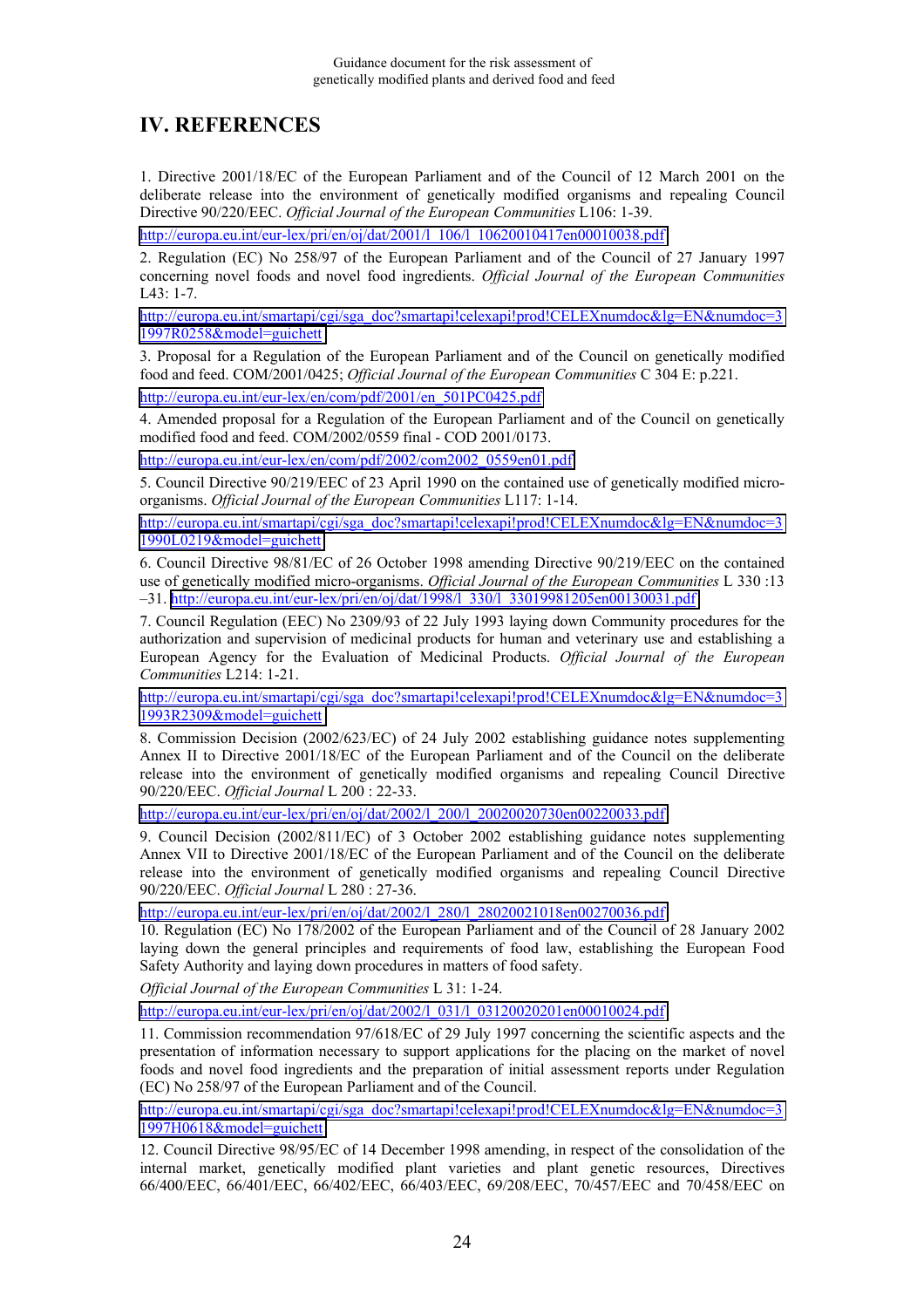the marketing of beet seed, fodder plant seed, cereal seed, seed potatoes, seed of oil and fibre plants and vegetable seed and on the common catalogue of varieties of agricultural plant species. *Official Journal of the European Communities* L25: 1-26.

[http://europa.eu.int/eur-lex/pri/en/oj/dat/1999/l\\_025/l\\_02519990201en00010026.pdf](http://europa.eu.int/eur-lex/pri/en/oj/dat/1999/l_025/l_02519990201en00010026.pdf)

13. White paper on Food Safety. (COM)1999, 719 final.

[http://europa.eu.int/eur-lex/en/com/wpr/1999/com1999\\_0719en01.pdf](http://europa.eu.int/eur-lex/en/com/wpr/1999/com1999_0719en01.pdf)

14. Report of the Scientific Steering Committee's Working Group on Harmonisation of Risk Assessment Procedures in the Scientific Committees advising the European Commission in the area of human and environmental health - 26-27 October 2000.

[http://europa.eu.int/comm/food/fs/sc/ssc/out83\\_en.pdf](http://europa.eu.int/comm/food/fs/sc/ssc/out83_en.pdf)

Appendices:

[http://europa.eu.int/comm/food/fs/sc/ssc/out84\\_en.pdf](http://europa.eu.int/comm/food/fs/sc/ssc/out84_en.pdf)

15. Safety Considerations for Biotechnology: Scale-up of Crop Plants, OECD, 1993. <http://www.oecd.org/pdf/M00034000/M00034525.pdf>

16. Safety evaluation of foods derived by modern biotechnology: concept and principles. OECD, 1993. <http://www.oecd.org/pdf/M00033000/M00033002.pdf>

17. Safety aspects of genetically modified foods of plant origin. Report of a joint FAO/WHO expert consultation on foods derived from biotechnology, 29 WHO/FAO, 2000.

<http://www.fao.org/es/ESN/food/pdf/gmreport.pdf>

18. Guidance on best practice for the presentation and use of molecular data in submissions to the Advisory Committee on Releases to the Environment. ACRE, 2002.

[http://www.defra.gov.uk/environment/acre/molecdata/pdf/acre\\_mdr\\_guidance.pdf](http://www.defra.gov.uk/environment/acre/molecdata/pdf/acre_mdr_guidance.pdf)

19. Guidance on principles of best practice in the design of genetically modified plants, March 2001. Advisory Committee on Releases to the Environment, ACRE 2001.

<http://www.defra.gov.uk/environment/acre/bestprac/consult/guidance/bp/index.htm>

20. Risk assessment in a rapidly evolving field: the case of genetically modified plants. Opinion expressed by the Scientific Steering Committee on 26/27 October 2000.

[http://europa.eu.int/comm/food/fs/sc/ssc/out148\\_en.pdf](http://europa.eu.int/comm/food/fs/sc/ssc/out148_en.pdf)

21. Harry A. Kuiper; Gijs A. Kleter; Hub P. J. M. Noteborn; Esther J. Kok, 2001. Assessment of the food safety issues related to genetically modified foods. The Plant Journal, 27, 503-528.

<http://www.blackwellpublishing.com/plantgm/tpj1119.pdf>

22. Consensus Documents for the work on the Safety of Novel Foods and Feeds, OECD.

[http://www.oecd.org/oecd/pages/home/displaygeneral/0,3380,EN-document-528-14-no-27-24778-](http://www.oecd.org/oecd/pages/home/displaygeneral/0,3380,EN-document-528-14-no-27-24778-0,00.html) [0,00.html](http://www.oecd.org/oecd/pages/home/displaygeneral/0,3380,EN-document-528-14-no-27-24778-0,00.html)

23. Holm, S. (1998) NETTOX list of food plants prioritised for inclusion in a future European database. Report no.6 (of 9). EU-AIR concerted action CT 94 2185, information on inherent food plant toxicants. Danish Veterinary and Food Administration, Søborg.

24. Guidance on the assessment of the impact on wider biodiversity from proposed cultivation of GM crops, ACRE, 2001b: Advisory Committee on releases to the Environment. Sub-Group on wider biodiversity issues.

<http://www.defra.gov.uk/environment/acre/biodiversity/guidance/pdf/assess-guide.pdf>

25. OECD guidelines for the testing of chemicals. OECD, Paris.

26. Policy areas: the directive on dangerous substances. European Commission 2002, Brussels.

[http://europa.eu.int/comm/environment/dansub/home\\_en.htm](http://europa.eu.int/comm/environment/dansub/home_en.htm)

27. Council Directive 87/18/EEC of 18 December 1986 on the harmonization of laws, regulations and administrative provisions relating to the application of the principles of good laboratory practice and the verification of their applications for tests on chemical substances. *Official Journal of the European Communities* L15: 29-30.

[http://europa.eu.int/smartapi/cgi/sga\\_doc?smartapi!celexapi!prod!CELEXnumdoc&lg=EN&numdoc=3](http://europa.eu.int/smartapi/cgi/sga_doc?smartapi!celexapi!prod!CELEXnumdoc&lg=EN&numdoc=31987L0018&model=guichett) [1987L0018&model=guichett](http://europa.eu.int/smartapi/cgi/sga_doc?smartapi!celexapi!prod!CELEXnumdoc&lg=EN&numdoc=31987L0018&model=guichett)